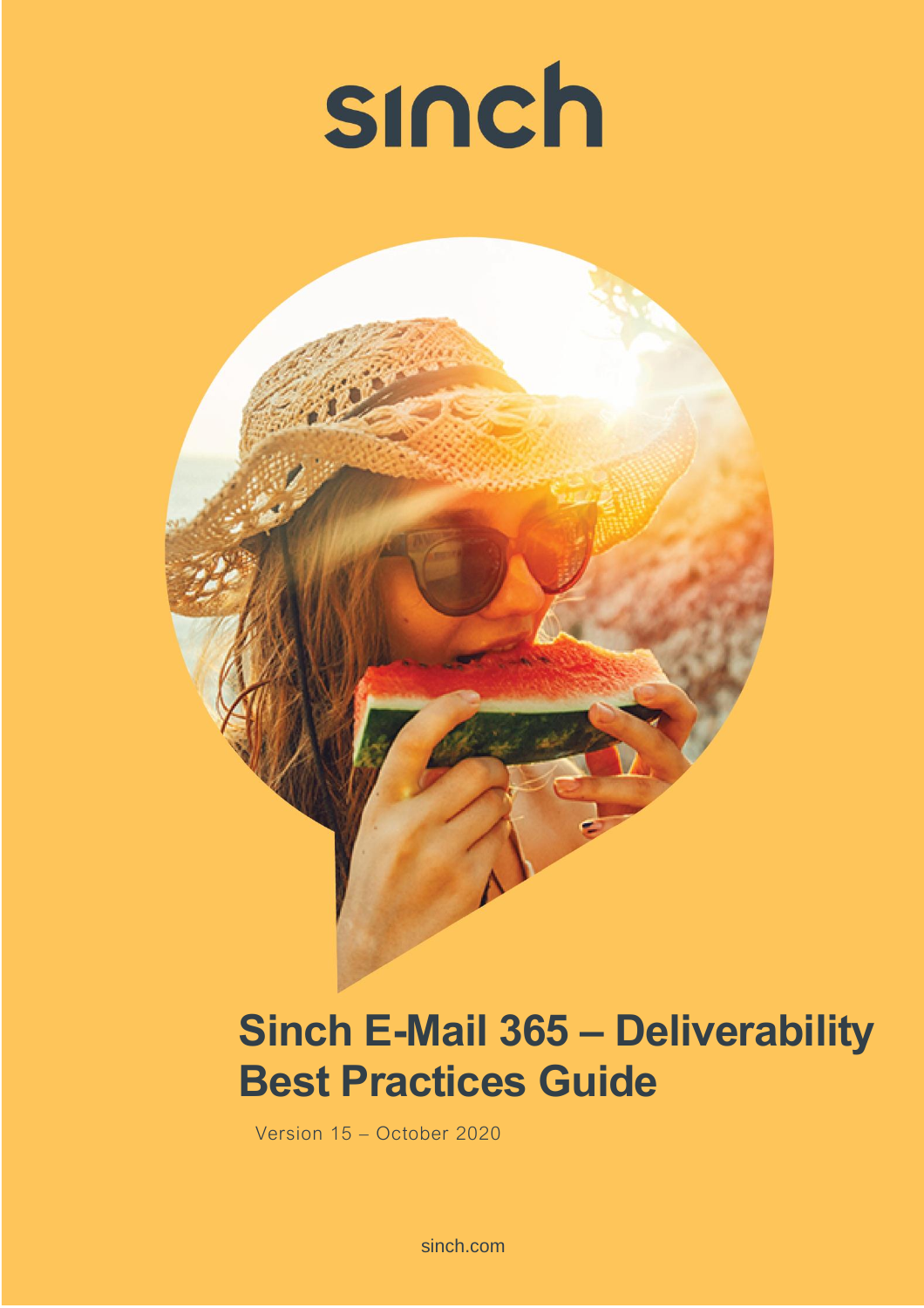

# **Revision History**

| <b>Version</b> | <b>Date</b> | <b>Description</b>                                                     |
|----------------|-------------|------------------------------------------------------------------------|
| 1.0            | 2016-11-31  | V1.0                                                                   |
| 2.0            | 2017-02-28  | <b>SAP Marketing Cloud specific highlight</b>                          |
| 3.0            | 2017-03-10  | Updates to deliverability watch list.                                  |
| 4.0            | 2017-05-06  | <b>Branding updates</b>                                                |
| 5.0            | 2019-03-09  | IP Warmup schedule updates                                             |
| 6.0            | 2019-04-23  | MX record updates                                                      |
| 7.0            | 2019-05-16  | IP Types and the differentiations within sending<br>high-email volumes |
| 8.0            | 2019-07-07  | Updated 'Plan for a validated ramp-up" section                         |
| 9.0            | 2019-10-30  | <b>Feedback Loops</b>                                                  |
| 10.0           | 2019-12-04  | Suppressions                                                           |
| 11.0           | 2020-01-22  | Added list of roles based email addresses that<br>are suppressed       |
| 12.0           | 2020-02-24  | Yahoo Feedback Loops. Bounce retry frequency                           |
| 13.0           | 2020-03-03  | Update to bounce retry frequency                                       |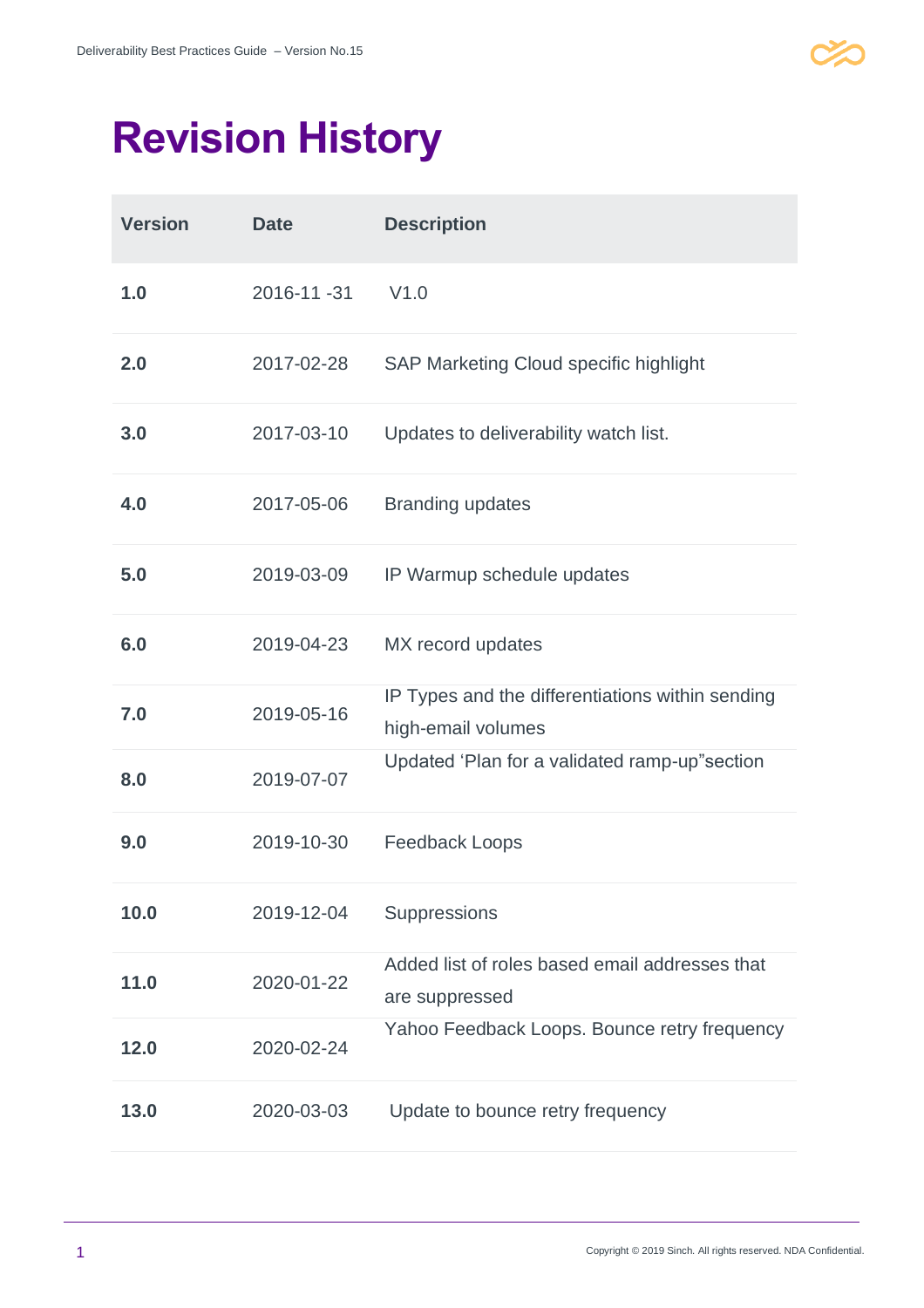

| 14.0 | 2020-03-23 | IP allocation guidelines based on email<br>volume, transactional email guidelines,<br>updated information on Gmail feedback loops |
|------|------------|-----------------------------------------------------------------------------------------------------------------------------------|
| 15.0 | 2020-10-22 | Warmup process for Microsoft. Additional                                                                                          |
|      |            | information on MX records                                                                                                         |

# **Table of Tables**

| TABLE 1: SHARED IP VS. DEDICATED IP         |    |
|---------------------------------------------|----|
| TABLE 2: CSA IPS PROS AND CONS              | 8  |
| <b>TABLE 3: IP ALLOCATION GUIDE</b>         | 9  |
| <b>TABLE 4: IP WARMUP</b>                   | 11 |
| <b>TABLE 5: SUPPRESSION RULES</b>           | 30 |
| TABLE 6: LIST OF ROLES BASED SUPPRESSION    | 32 |
| TABLE 7: MARKETING VS. TRANSACTIONAL EMAILS | 36 |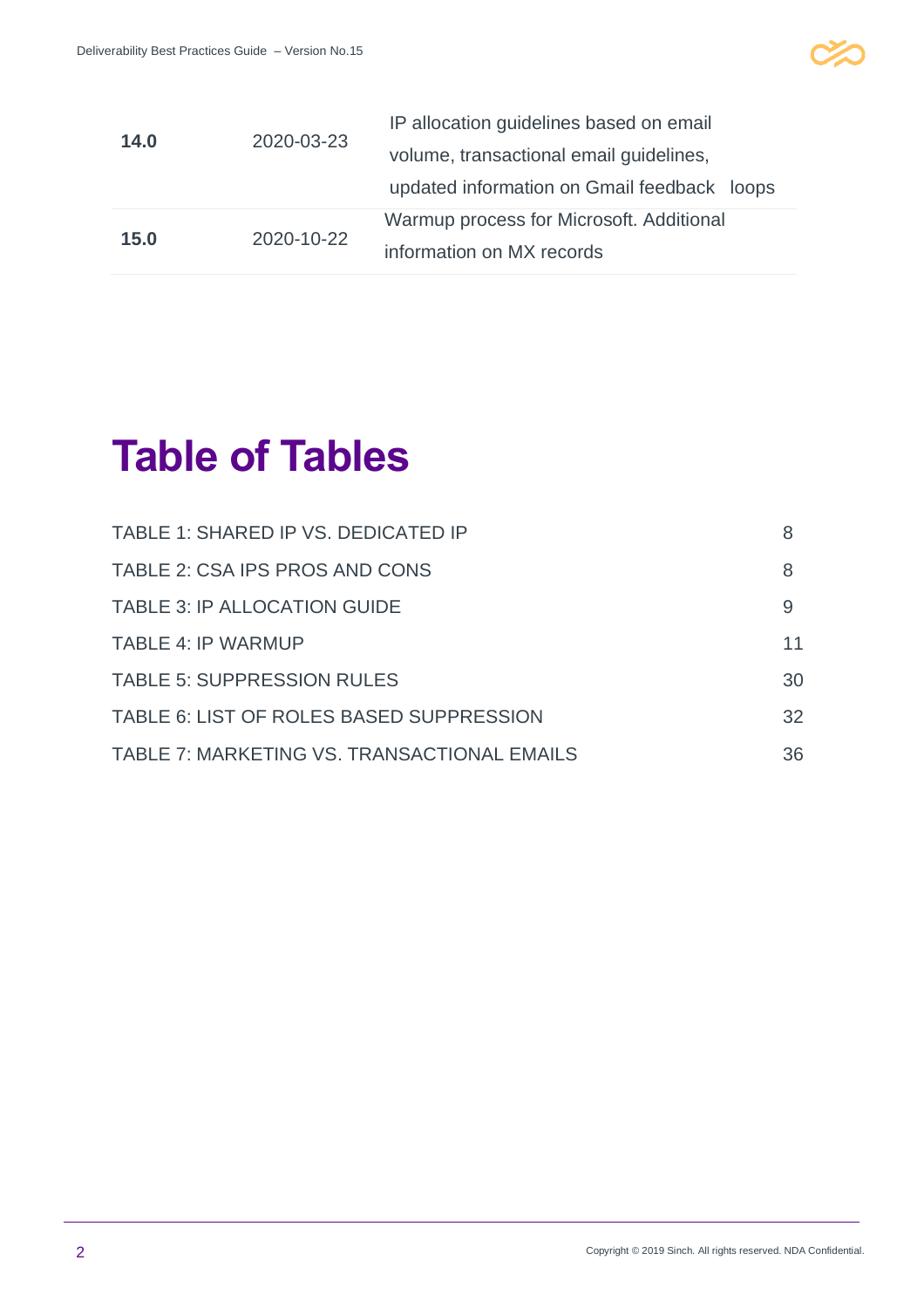

## **Table of Contents**

| 2.2 Sender reputation: Both Domain and IP reputations impact deliverability 5            |  |
|------------------------------------------------------------------------------------------|--|
|                                                                                          |  |
|                                                                                          |  |
|                                                                                          |  |
|                                                                                          |  |
|                                                                                          |  |
|                                                                                          |  |
|                                                                                          |  |
|                                                                                          |  |
|                                                                                          |  |
|                                                                                          |  |
| 2.13 Do not use too many or shorted URL's. Use Text & HTML both. Do not use encoding. 14 |  |
|                                                                                          |  |
|                                                                                          |  |
|                                                                                          |  |
|                                                                                          |  |
|                                                                                          |  |
|                                                                                          |  |
|                                                                                          |  |
|                                                                                          |  |
|                                                                                          |  |
|                                                                                          |  |
|                                                                                          |  |
|                                                                                          |  |
|                                                                                          |  |
|                                                                                          |  |
|                                                                                          |  |
|                                                                                          |  |
|                                                                                          |  |
|                                                                                          |  |
| 3.2.1 What is SPF and how does it work?                                                  |  |
|                                                                                          |  |
|                                                                                          |  |
|                                                                                          |  |
|                                                                                          |  |
|                                                                                          |  |
|                                                                                          |  |
|                                                                                          |  |
|                                                                                          |  |
|                                                                                          |  |
|                                                                                          |  |

The purpose of this document is to provide Sinch E-Mail 365 and platform customers an understanding of email deliverability and the associated best practices with it.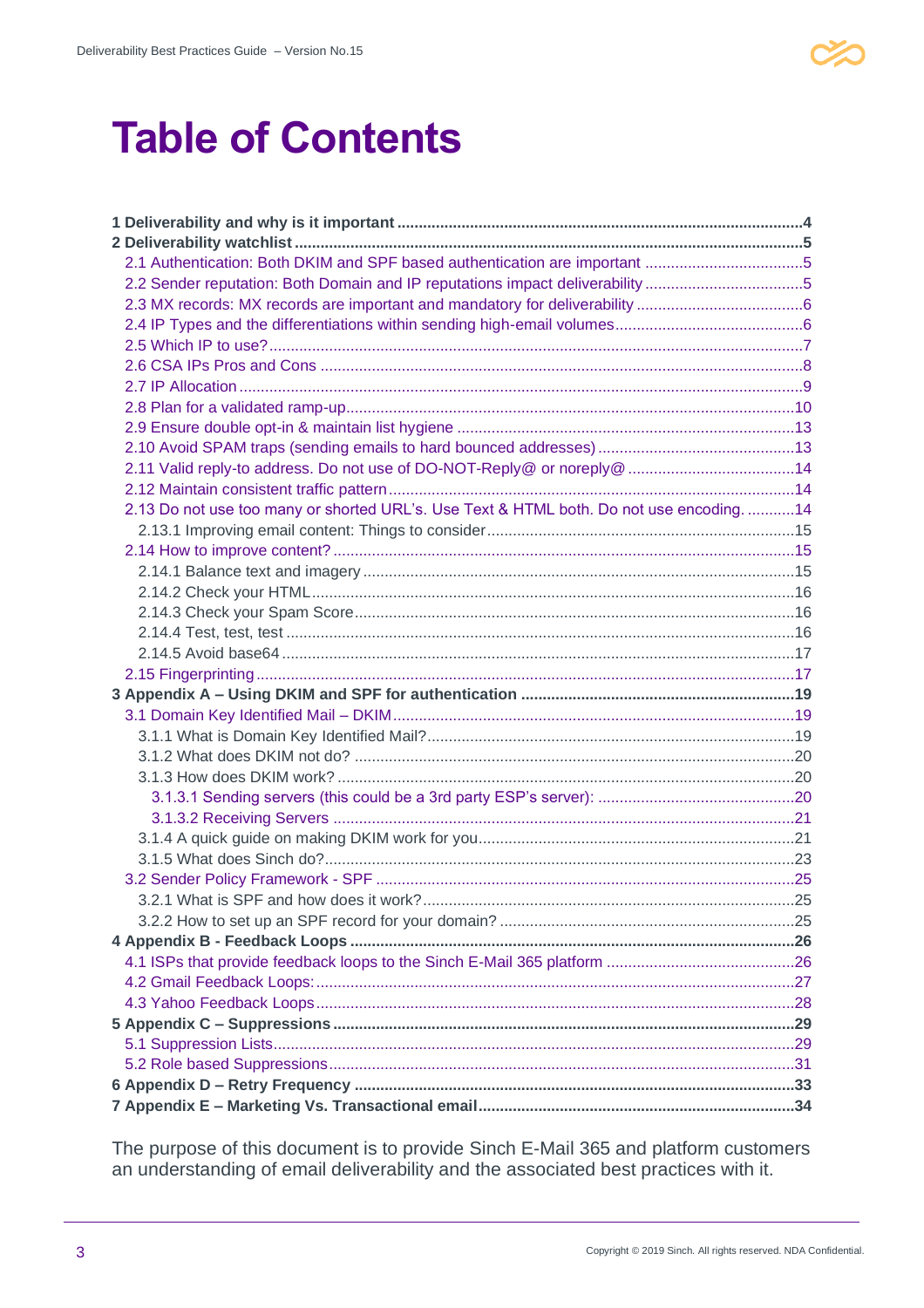

## <span id="page-4-0"></span>1 Deliverability and why is it important

Email deliverability measures the ability to deliver email messages in recipients' inboxes for email marketing campaigns and to avoid messages being lost, blocked or driven to the spam folder.

By extension, email deliverability also encompasses the secondary folder issue. Marketers should be in the inbox but also to be in the good folders and to avoid junk mail or if possible the Google's promotion tab.

Email deliverability is an issue due to address quality and spam filtering. Issues associated with address quality are easily managed through good address verification and list hygiene practices. Deliverability issues due to spam filtering and blocking are more complex to manage.

There are two main indicators or metrics for measuring deliverability: "classic" deliverability rate and inbox placement rate. Each is a based on a different measurement methodology and inbox placement is often seen as more accurate since it measures emails delivered in an inbox as a percentage of all emails sent. Deliverability is a crucial issue for brands as the single most important factor in improving response and conversion rates. However, improving deliverability can be a complex issue to handle. This is because there are many factors in play—content, authentication and infrastructure, list quality, subscriber engagement, spam filters, and more.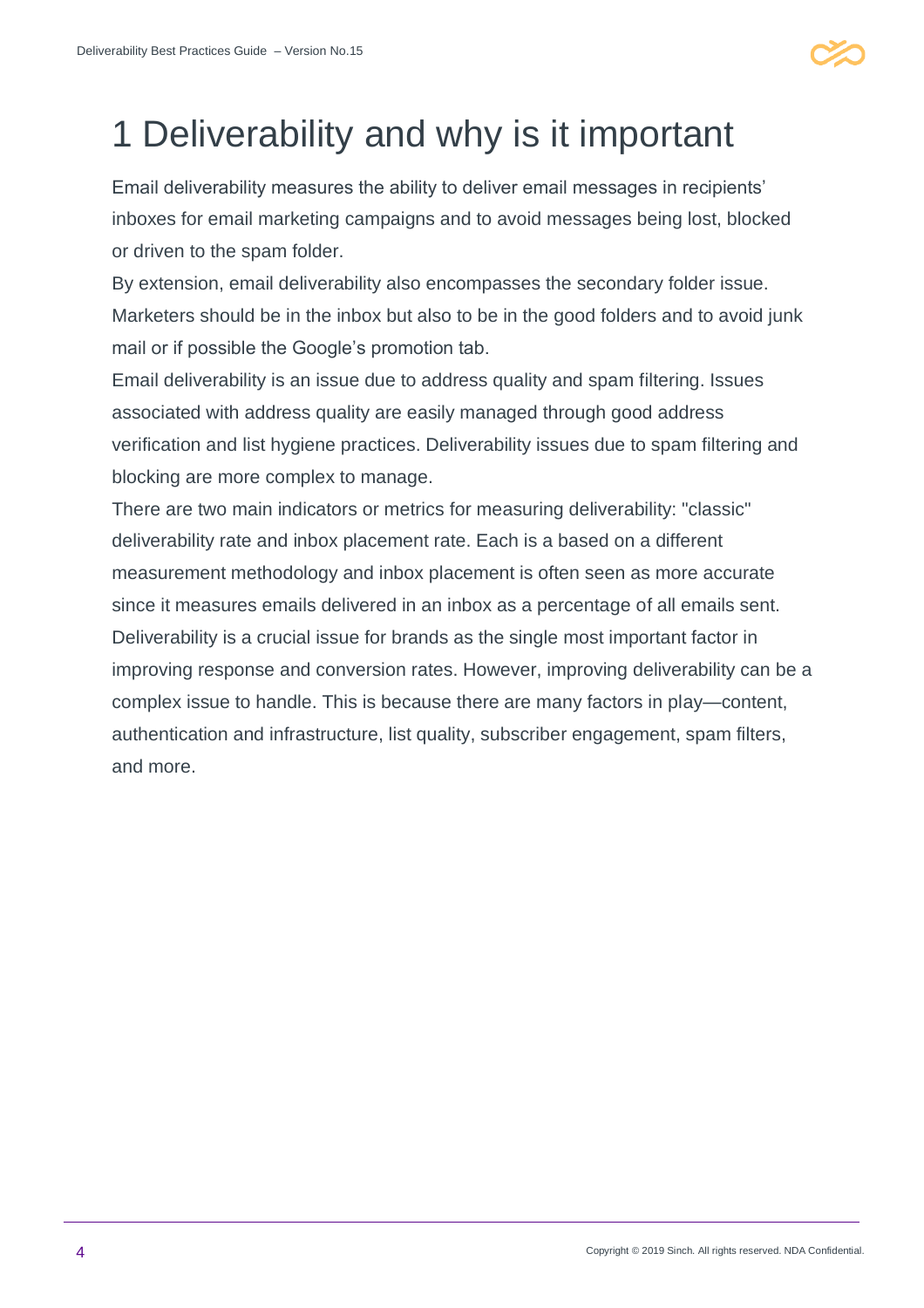

## <span id="page-5-0"></span>2 Deliverability watchlist

Based on sending experience; we have compiled a list of things that are important in achieving high deliverability. We have also attempted to detail out why these are important.

### <span id="page-5-1"></span>2.1 Authentication: Both DKIM and SPF based authentication are important

In our view, the # 1 factor for getting caught in SPAM filters shall be a lack of either DKIM (Domain Keys Identified Mail) or SPF (Sender Policy Framework) based authentication. The authentication assures a receiving mail server that the email service provider is sending in an authorized capacity.

ISP spam filters have different levels of emphasis on DKIM or SPF; for Sinch E-Mail 365; both these authentication methods must be used.

For more details on DKIM and SPF based authentication; please read Annexure 1 of this document.

### <span id="page-5-2"></span>2.2 Sender reputation: Both Domain and IP reputations impact deliverability

In general; a lot of attention is focused on IP reputation or sending score and only a few email providers (for example, AWS, sparkpost) discuss sending domain reputation. This tends to lend (in our view) to the mistaken belief that if a shared IP range has good sender score (or IP reputation); a brand can quickly establish high volume email marketing campaigns expecting high deliverability.

This notion is not completely accurate in that:

IP reputation has large role; but not the only role in deliverability and It ignores the past sending behavior of the sending domain ("from address"). In our view; it is important to establish high reputation for both the sending domain and IP addresses together. In particular, if the sending domain is expected to be a high-volume sender; it is preferred to assign a dedicated IP address.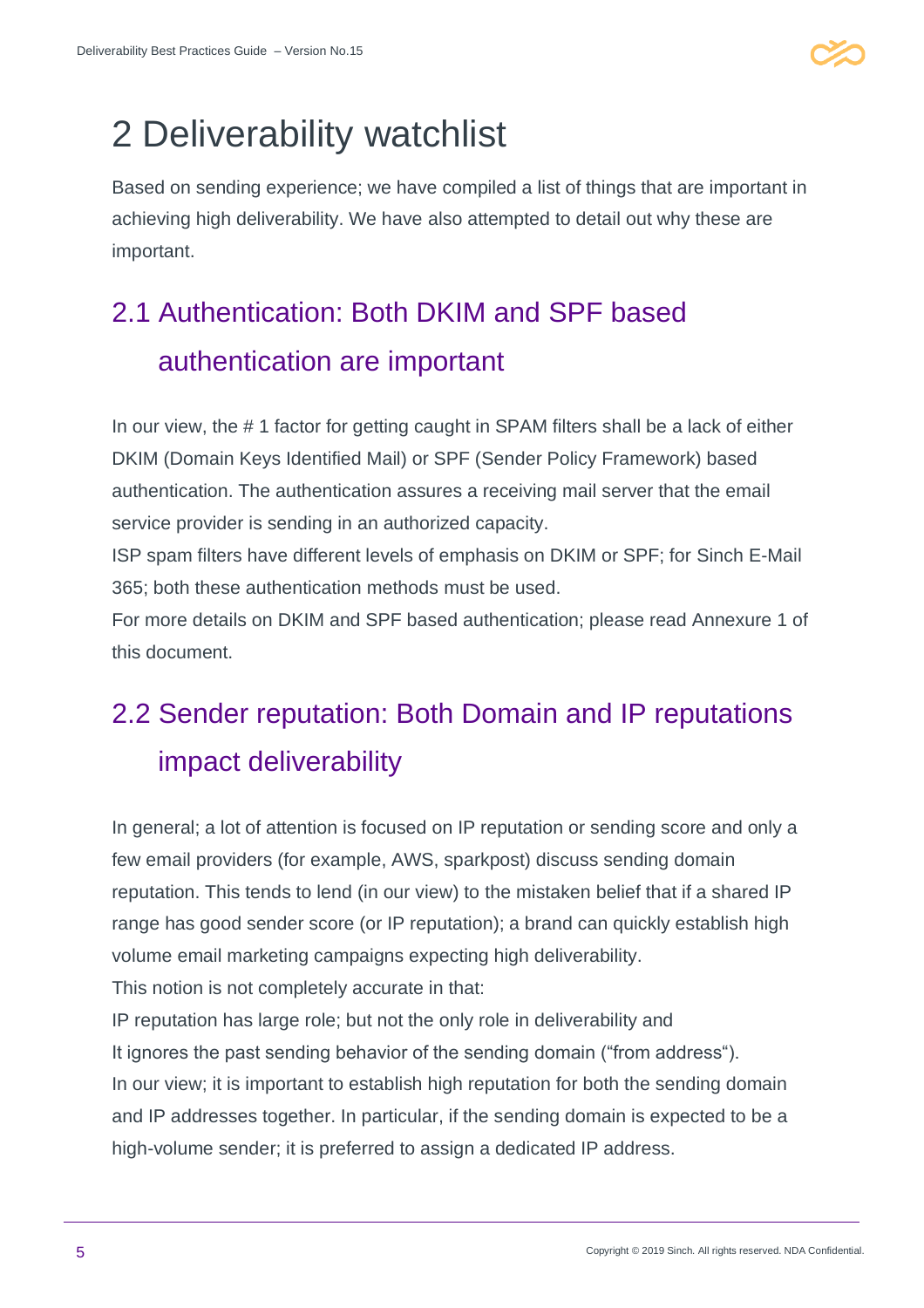

We recommend sending different types of email-content (promotional/ transactional) via separate domains. Sending promotional emails over the same domain as transactional email can affect the reputation of the domain. Customers should consider that also a domain with very low traffic could be blacklisted Therefore, merge domains with very little traffic to others with more.

### <span id="page-6-0"></span>2.3 MX records: MX records are important and mandatory for deliverability

A MX record is mandatory to avoid failing anti-virus checkers against the registered domain/sub domain for the email service and also to avoid a bad sender reputation. The MX record is also used for "reply" tracking. The "reply to" address allows a recipient to respond back to an email. When a marketing / transactional email is replied to, the mail transfer agent looks up DNS entries to determine the MX record of the recipient's mail server.

MX record is required for the sender domain (it is assumed that both the sender and reply-to address are from the sender domain address)

### <span id="page-6-1"></span>2.4 IP Types and the differentiations within sending high-email volumes

The right IP-strategy has an impact on: reputation, high delivery rate, inbox placement

For the usage of e-mail delivery, there is 3 kinds of IPs available

#### **1.Shared IP**

Several senders share one IP address for sending e-mails

#### **2.Dedicated IP**

An IP address is only used by one sender

#### **3.CSA compliant IP (shared or dedicated) available for select EU Senders (subject to availability)**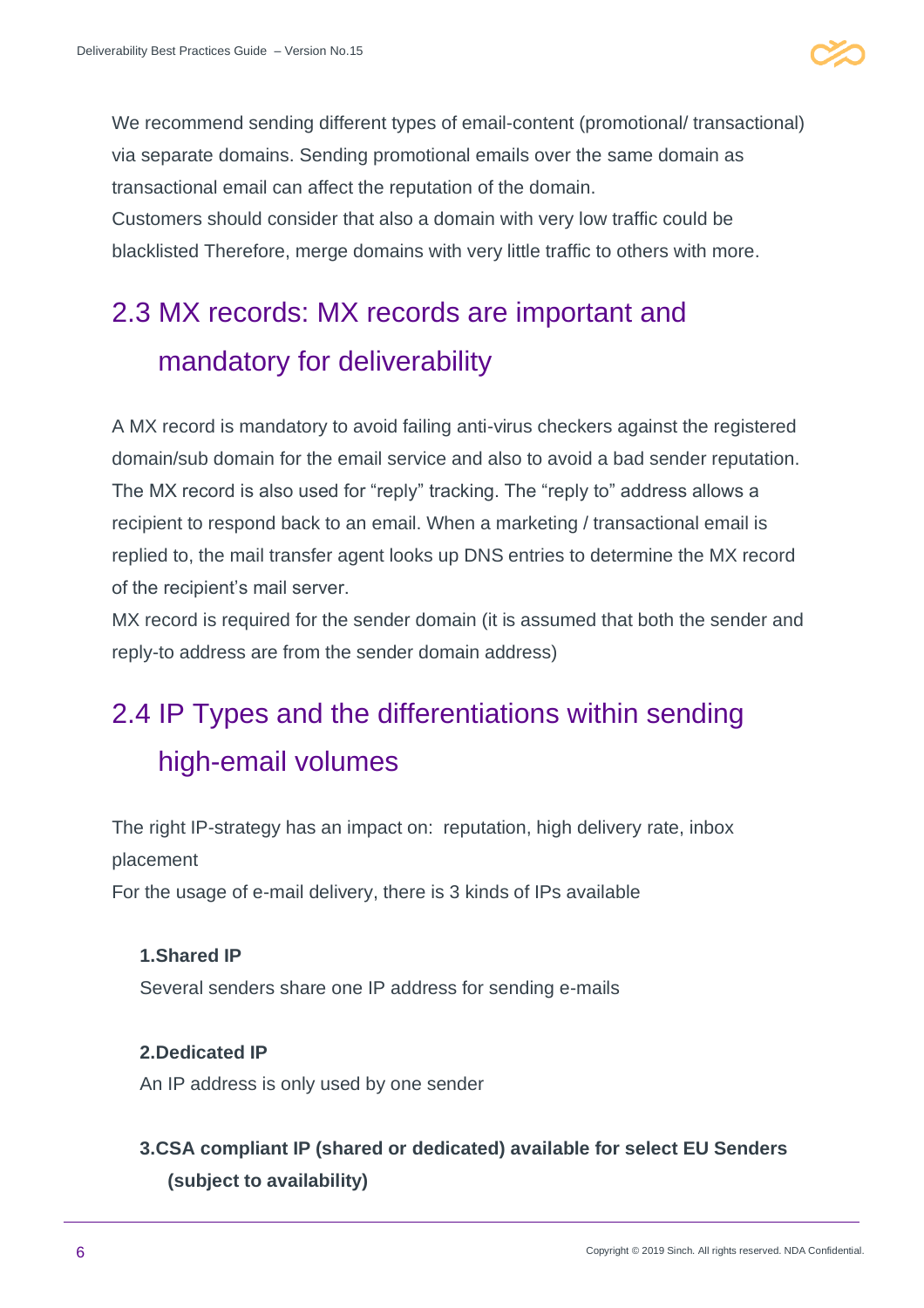

Specially certified IP addresses, have certain requirements and the criteria are based on strict European requirements that basically cover internationally applicable law in e-mail marketing.

#### **Advantages and better inbox placement through:**

- a. Whitelisting with some ISP´s
- b. Less throttling with some ISP´s
- c. Prioritized management of mails at ISP´s
- d. Less SPAM-marking
- e. Protects the IP-Reputation

#### <span id="page-7-0"></span>2.5 Which IP to use?

| <b>Shared IP</b>                     | <b>Dedicated IP</b>                              |  |  |
|--------------------------------------|--------------------------------------------------|--|--|
| You are sending emails:              | You are sending emails:                          |  |  |
| Not consistently                     | • Consistently                                   |  |  |
| Low volume (not over 100,000/per     | High volume (more than 100,000 / per             |  |  |
| month)                               | month)                                           |  |  |
| With peaks (e.g. campaigns delivered | • At constant high volume (i.e. your             |  |  |
| not over some days)                  | email traffic is not intermittent with           |  |  |
|                                      | high peaks)                                      |  |  |
| <b>Advantage:</b>                    | <b>Advantage:</b>                                |  |  |
|                                      |                                                  |  |  |
| Reputation is generated by sharing   | Independent of the sending behavior<br>$\bullet$ |  |  |
| with other senders to generate       | of other senders                                 |  |  |
| consistent volume on the shared IP   | Very scalable and flexible<br>$\bullet$          |  |  |
| address                              | Sender has fullcontrol<br>$\bullet$              |  |  |
| Senders benefit from existing        | No throttling due to other senders<br>$\bullet$  |  |  |
| reputation                           | Splitting or separating of business              |  |  |
| With existing infrastructure and an  | processes with dedicated IP's                    |  |  |
| already good reputation a faster     | (marketing / transactional)                      |  |  |
| warm up is possible                  |                                                  |  |  |
|                                      |                                                  |  |  |
|                                      |                                                  |  |  |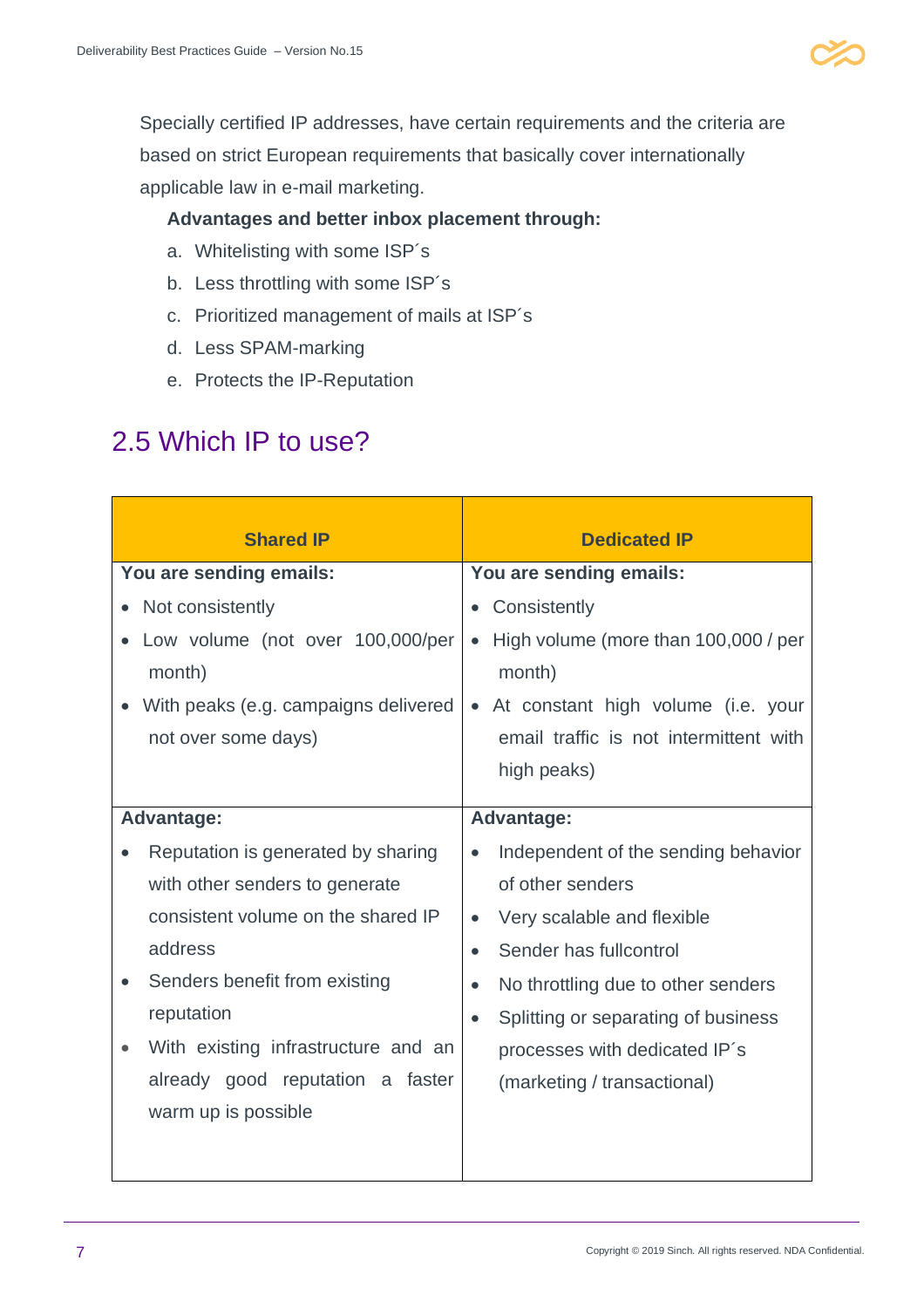

#### **Challenge:**

• Bad senders can influence the reputation of the IP,addresses however mail providers today are very good at differentiating also based on the sending domain and then block just abusive sender.

#### **Challenge:**

• By using a dedicated IP you are responsibility for your reputation. The warm up period should be well planned and reputation should be continuously reviewed. Measures like address maintenance and campaign planning is necessary.

*Table 1: Shared IP vs. Dedicated IP*

#### <span id="page-8-2"></span><span id="page-8-0"></span>2.6 CSA IPs Pros and Cons

|           | <b>CSA IPs - Pros</b>                   |           | <b>CSA IPs - Cons</b>                  |
|-----------|-----------------------------------------|-----------|----------------------------------------|
|           | CSA compliant IP is the IP address or   | $\bullet$ | The Sending criteria is stricter hence |
|           | block of IP addresses that are aligned  |           | customers are more likely to have      |
|           | with the legal, technical standards     |           | more sender reputation issues if they  |
|           | and policies of Certified Sender        |           | don't follow the CSA criteria.         |
|           | Alliance.                               |           |                                        |
|           |                                         |           | CSA compliant IPs (shared<br>or        |
|           | CSA's certificate of quality shows      |           | dedicated) are available only for      |
|           | professionalism in e-mail marketing.    |           | select EU Senders (subject<br>to       |
|           |                                         |           | availability)                          |
|           | The criteria are based on strict        |           |                                        |
|           | European requirements and basically     |           |                                        |
|           | cover internationally applicable law in |           |                                        |
|           | e-mail marketing.                       |           |                                        |
|           |                                         |           |                                        |
| $\bullet$ | Protects the IP reputation              |           |                                        |

<span id="page-8-1"></span>*Table 2: CSA IPs Pros and Cons*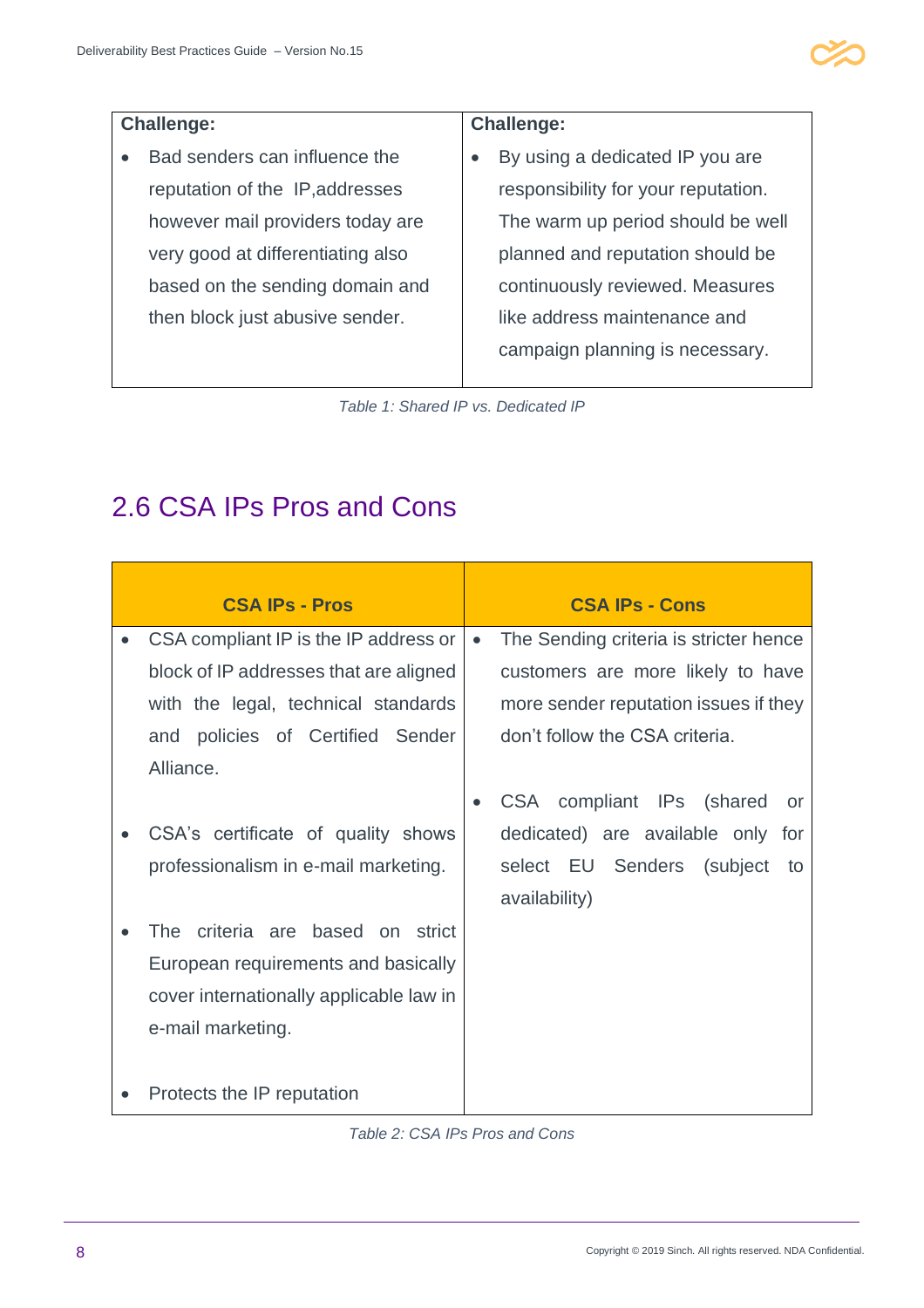### <span id="page-9-1"></span>2.7 IP Allocation

Recommendation of dedicated IP's related to email sending volume

| <b>Guideline/No. of IPs</b> | <b>Daily Volume</b> |
|-----------------------------|---------------------|
| 1/2                         | 400,000             |
| $\overline{2}$              | 800,000             |
| 3                           | 1,600,000           |
| 3                           | 2,500,000           |
| $\overline{4}$              | 3,500,000           |
| 5                           | 5,000,000           |
| $\overline{7}$              | 7,500,000           |
| 10                          | 10,000,000          |
| 11                          | 12,500,000          |
| 12                          | 15,000,000          |
| 13                          | 20,000,000          |
| 15                          | 30,000,000          |
| 17                          | 50,000,000          |
| 20                          | 80,000,000          |

<span id="page-9-0"></span>*Table 3: IP Allocation Guide*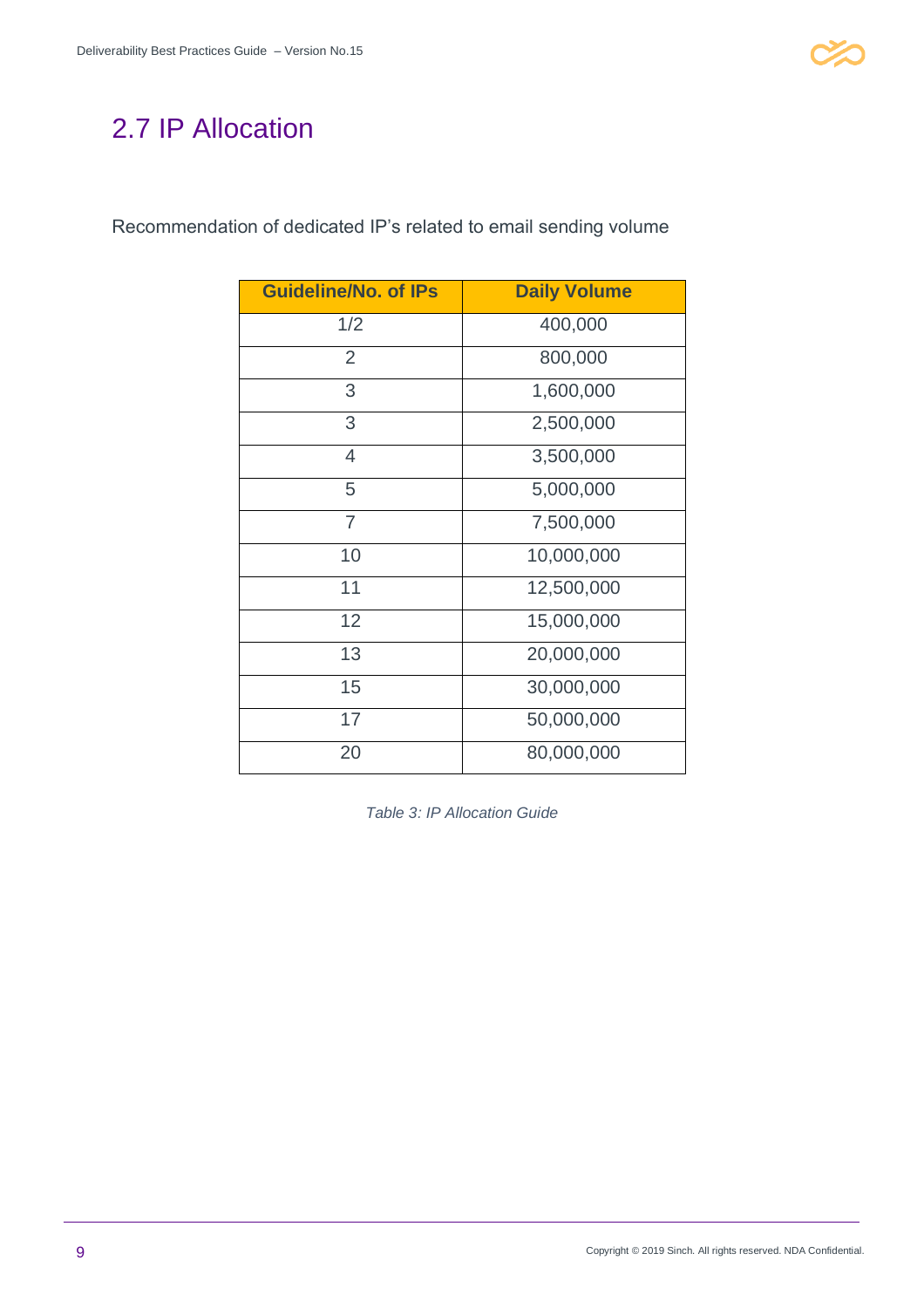

#### <span id="page-10-0"></span>2.8 Plan for a validated ramp-up

A validated ramp-up Scheduler across 2-6 weeks helps establish sending history for both sending domain and associated IP address(es). An illustrative ramp up schedule is provided below, but you can find our Warm Up Template **[HERE](https://community.sapdigitalinterconnect.com/t5/SAP-E-mail-365/SAP-E-Mail-365-IP-Warming-Template/m-p/2765)**

|                         | <b>Execution Timeframe</b>    | <b>Ramp up factor</b>  |  |
|-------------------------|-------------------------------|------------------------|--|
| <b>Day</b>              | <b>Volume</b>                 | overall ramp up factor |  |
| $\mathbf 1$             | 50                            |                        |  |
| $\overline{2}$          | 60                            | 1.20                   |  |
| $\mathbf{3}$            | 72                            | 1.20                   |  |
| $\overline{\mathbf{4}}$ | 86                            | 1.20                   |  |
| 5                       | 104                           | 1.20                   |  |
|                         | <b>End of Week Checkpoint</b> |                        |  |
| 6                       | 145                           | 1.40                   |  |
| $\overline{7}$          | 203                           | 1.40                   |  |
| 8                       | 284                           | 1.40                   |  |
| 9                       | 398                           | 1.40                   |  |
| 10                      | 558                           | 1.40                   |  |
|                         | <b>End of Week Checkpoint</b> |                        |  |
| 11                      | 892                           | 1.60                   |  |
| 12                      | 1,427                         | 1.60                   |  |
| 13                      | 2,284                         | 1.60                   |  |
| 14                      | 3,654                         | 1.60                   |  |
| 15                      | 5,847                         | 1.60                   |  |
|                         | <b>End of Week Checkpoint</b> |                        |  |
| 16                      | 10,525                        | 1.80                   |  |
| 17                      | 18,944                        | 1.80                   |  |
| 18                      | 34,100                        | 1.80                   |  |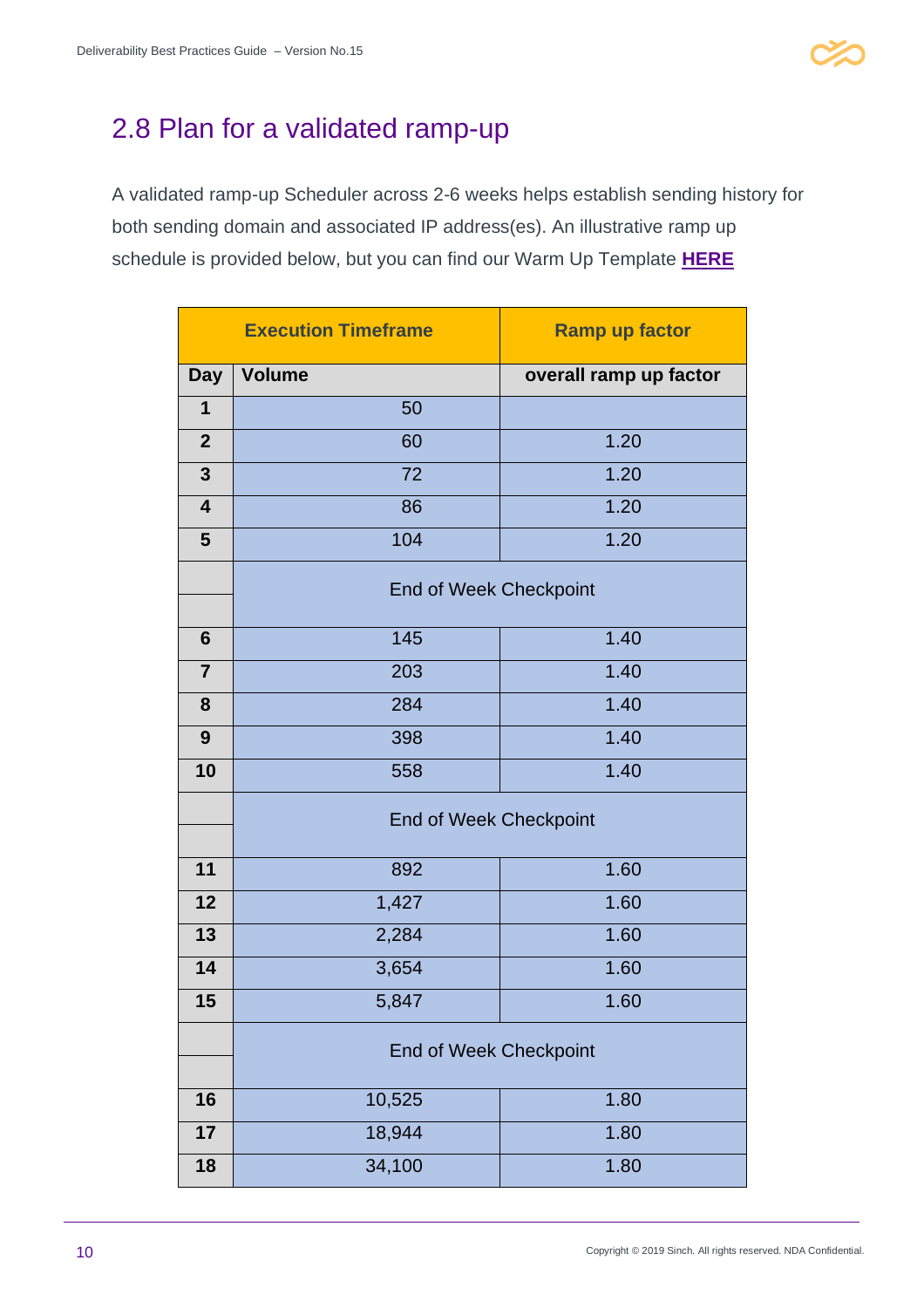| 19 | 61,380                        | 1.80 |  |
|----|-------------------------------|------|--|
| 20 | 110,484                       | 1.80 |  |
|    | <b>End of Week Checkpoint</b> |      |  |
|    |                               |      |  |
| 21 | 198,870                       | 1.80 |  |
| 22 | 357,967                       | 1.80 |  |
| 23 | 644,340                       | 1.80 |  |
| 24 | 1,159,812                     | 1.80 |  |
| 25 | 2,087,662                     | 1.80 |  |
|    | <b>End of Week Checkpoint</b> |      |  |
|    |                               |      |  |
| 26 | 3,757,791                     | 1.80 |  |
| 27 | 6,764,024                     | 1.80 |  |
| 28 | 12,175,243                    | 1.80 |  |
| 29 | 21,915,438                    | 1.80 |  |
| 30 | 39,447,788                    | 1.80 |  |
|    | <b>End of Week Checkpoint</b> |      |  |
|    |                               |      |  |
| 31 | 71,006,019                    | 1.80 |  |
| 32 | 127,810,833                   | 1.80 |  |
| 33 | 230,059,500                   | 1.80 |  |
| 34 | 414,107,100                   | 1.80 |  |
| 35 | 745,392,781                   | 1.80 |  |
|    | <b>End of Week Checkpoint</b> |      |  |
|    |                               |      |  |
| 36 | 1,341,707,005                 | 1.80 |  |
| 37 | 2,415,072,610                 | 1.80 |  |
| 38 | 4,347,130,698                 | 1.80 |  |
| 39 | 7,824,835,256                 | 1.80 |  |
| 40 | 14,084,703,461                | 1.80 |  |

<span id="page-11-0"></span>*Table 4: IP Warmup*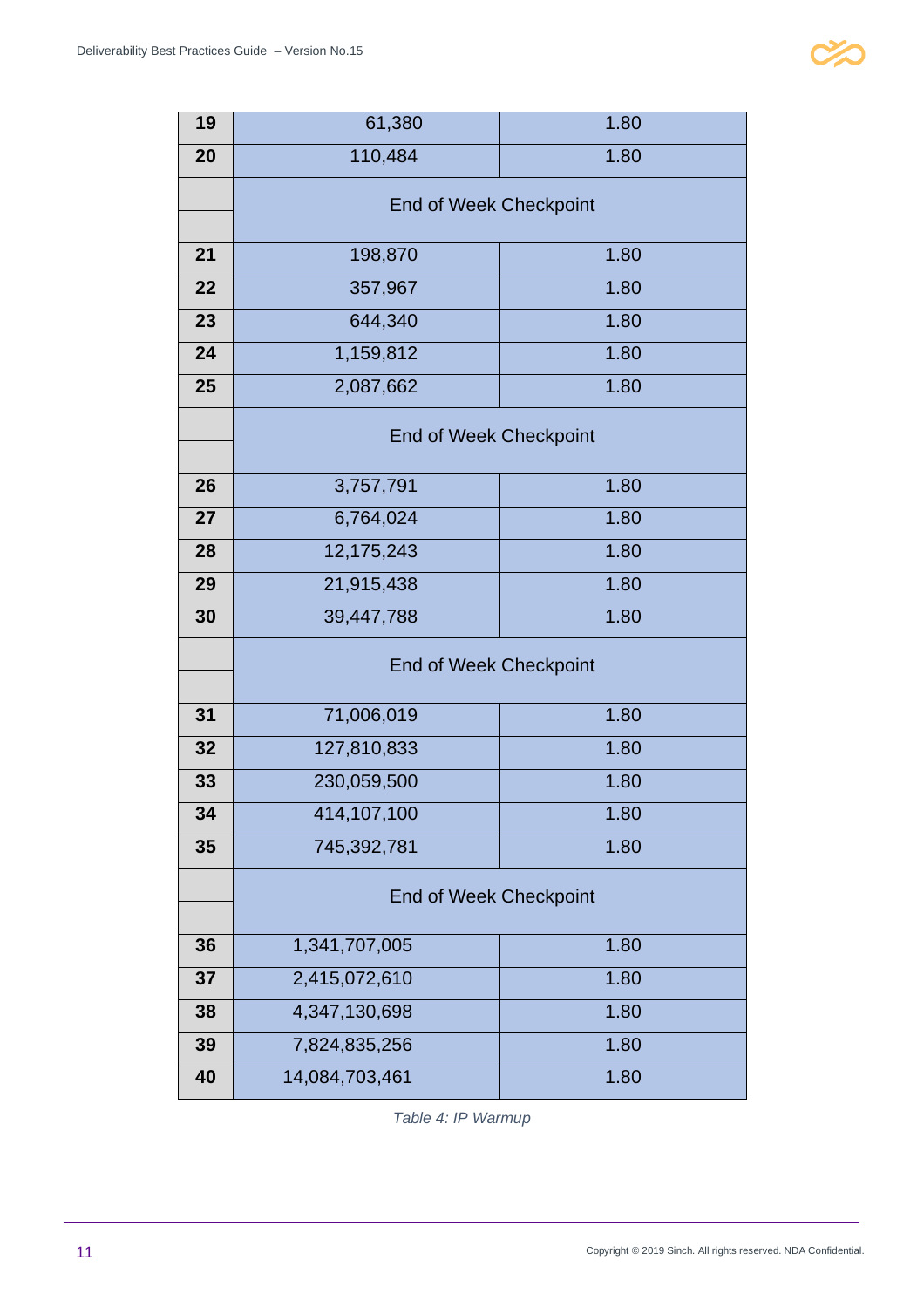

As you will now be moving to a new infrastructure environment using new IP's then IP warming becomes mandatory and is not optional. Please refer to our Template for Dedicated and Shared IP recommendations

Some important warmup rules are as below:

It is important to mail to the most recent & active subscriber list during the warm up period.

Maintain a regular rhythm and distribution between various ISP's in the recipient list (i.e. not to send to 1 yahoo account in week 1 and 50 in week 2).

Always start with 50 email recipients / day and grow the recipient list as per our recommended schedule. It's important to attempt to keep to our proposed % increases per ISP e.g. no more than 18% / Day for Microsoft Domains No Warm Up plan is a guaranteed success therefore it's important to review and adjust warm up based on Bounce / Complaint / SPAM statistics (as above).

- We recommend sending different types of email-content (promotional/ transactional) via separate IPs i.e. do not mix traffic from marketing and transactional on the same IP.
- IP warmup also applies to transactional email use cases. The IP should be warmed up slowly by continuous increase. If a customer migrates existing traffic from another provider, the customer should split the volume at the beginning and start with a small number of messages daily and slowly increase.
- Warmup process for Microsoft
	- o Customers to understand, that there is no generic IP "Unblocking" possible. Start with warm up process and the request for delisting must happen/go hand-in-hand.
	- o De-listing request only makes sense, as soon as there is production traffic (warm up). Otherwise MS is seeing no reason for a blocking.
	- o Expectation of the customer must be set accordingly that this can happen, but also that this is quite normal in the warm up phase.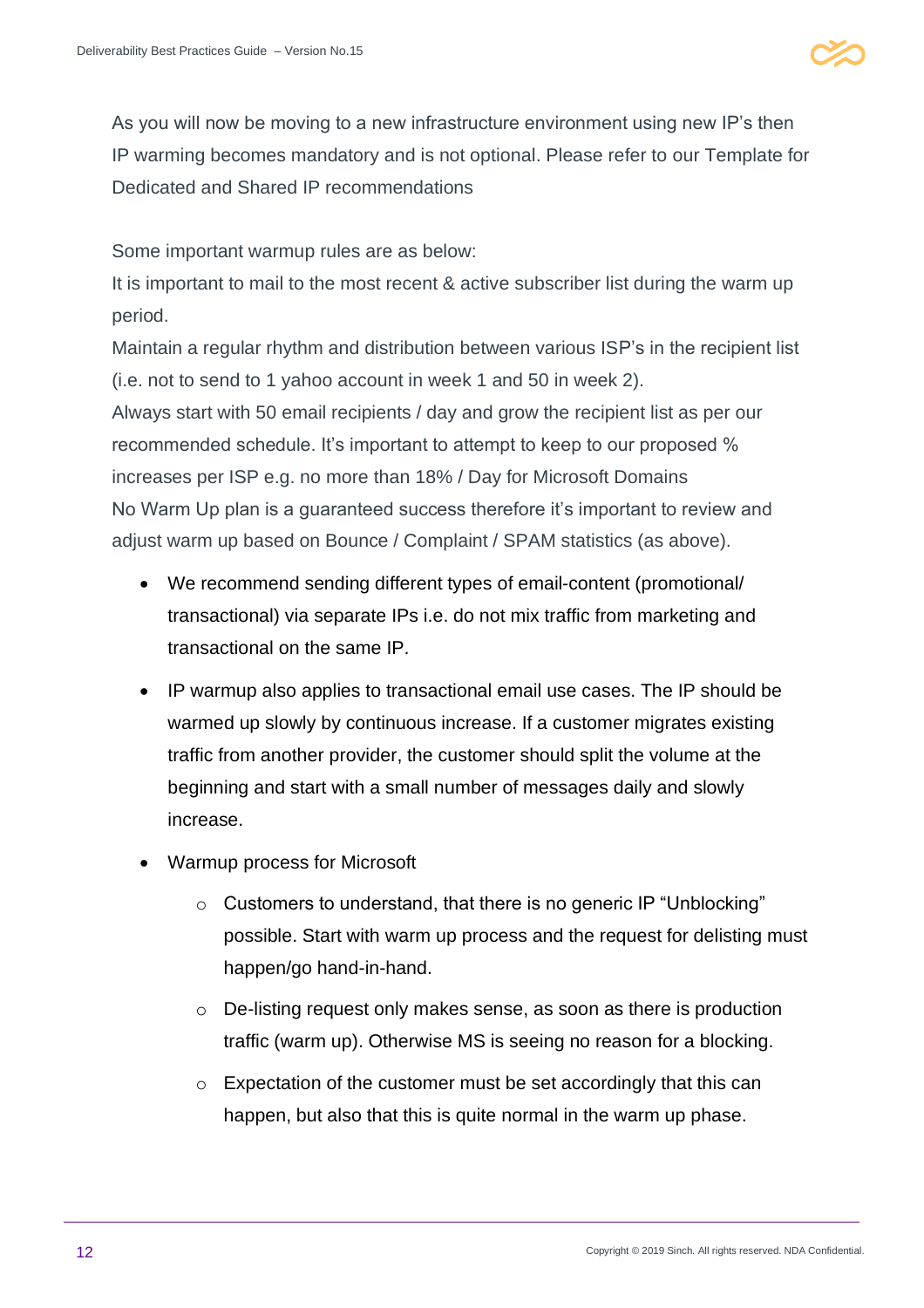

o The warm up process must not be stopped when IP blocking happens and the plan should be followed. Otherwise, MS Support may classifies this as erratic sending behavior and use this as reason to deny any mitigation.

### <span id="page-13-0"></span>2.9 Ensure double opt-in & maintain list hygiene

What makes an email list "double opt-in" is that any person who subscribes must confirm their request twice.

The first time is when the user submits their email address to the web-based form.

After the initial request is received by the email list software a special confirmation email is sent to the address the person input into the form. This is the second opt-in. The email contains a link which the recipient must click to confirm their subscription request. Once they have done this they have "double opted-in".

If the target subscriber list is old; one approach to ensure double opt-in is to send the target recipients an email asking for their confirmation to be a part of the campaign list.

Constant clean-up on the subscriber list based on "double op-in" ensures list hygiene.

### <span id="page-13-1"></span>2.10 Avoid SPAM traps (sending emails to hard bounced addresses)

A spam trap is an email address traditionally used to expose illegitimate senders who add email addresses to their lists without permission. But they are also set up to identify email marketers with poor permission and list management practices.

Sending to a spam trap can be very damaging to your sender reputation as well as causing deliverability problems

Ensuring that the subscriber list is cleared of email addresses that hard bounce helps avoid SPAM traps.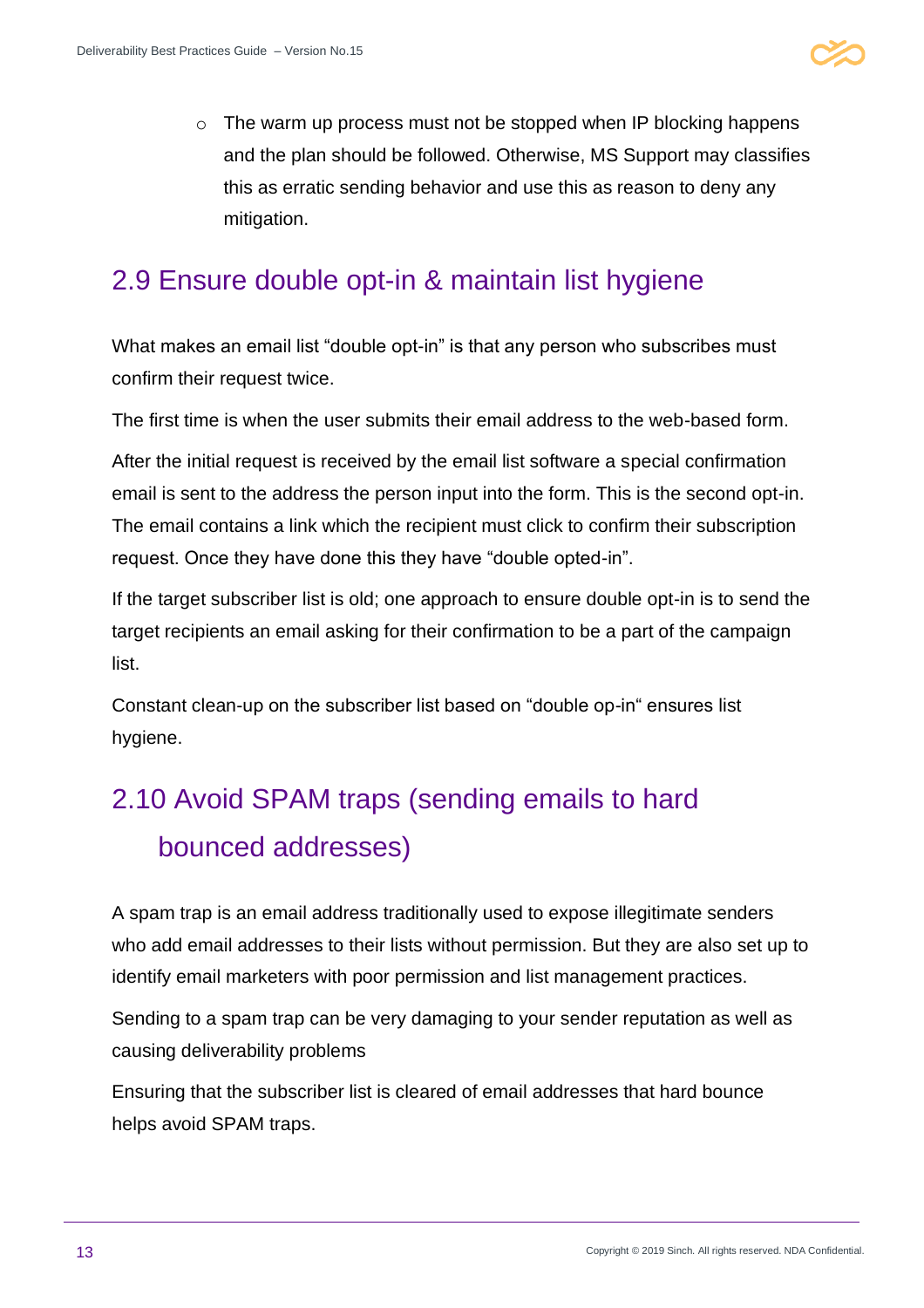

### <span id="page-14-0"></span>2.11 Valid reply-to address. Do not use of DO-NOT-Reply@ or noreply@

ISP's process the reply-to header differently; but here are important considerations:

Do not use Yahoo and AOL based reply-to addresses. AOL and Yahoo have made changes to their DMARC policy, which tells other mail systems that they should reject any mail with a "from" address at the Yahoo or AOL domains, if the message did not actually come from Yahoo or AOL.

Avoid using addresses such as "noreply@..";"do-not-reply@..". These are seen as non-engaging and liable to increase the propensity to be filtered as SPAM's.

It is recommended that a verified email address be used as a "reply-to" address.

#### <span id="page-14-1"></span>2.12 Maintain consistent traffic pattern

Maintaining a consistent email send pattern that includes:

- **Rhythm** no spikes in email traffic and no more than 2X times previous day's send
- **Distribution** ensuring that the distribution of subscribers is consistent during regular campaigns from the same sender.
- **Sending times** Consistency in send-time behavior helps reduce ISP flagging email as "potential" spam and throttling the traffic.

ISP's reward predictability and penalize extreme variations by aggressively defining variances as "potential" spam.

### <span id="page-14-2"></span>2.13 Do not use too many or shorted URL's. Use Text & HTML both. Do not use encoding.

ISP's are especially sensitive of shorted URL's such as using bit.ly and/or encoded emails; flagging such emails as SPAM.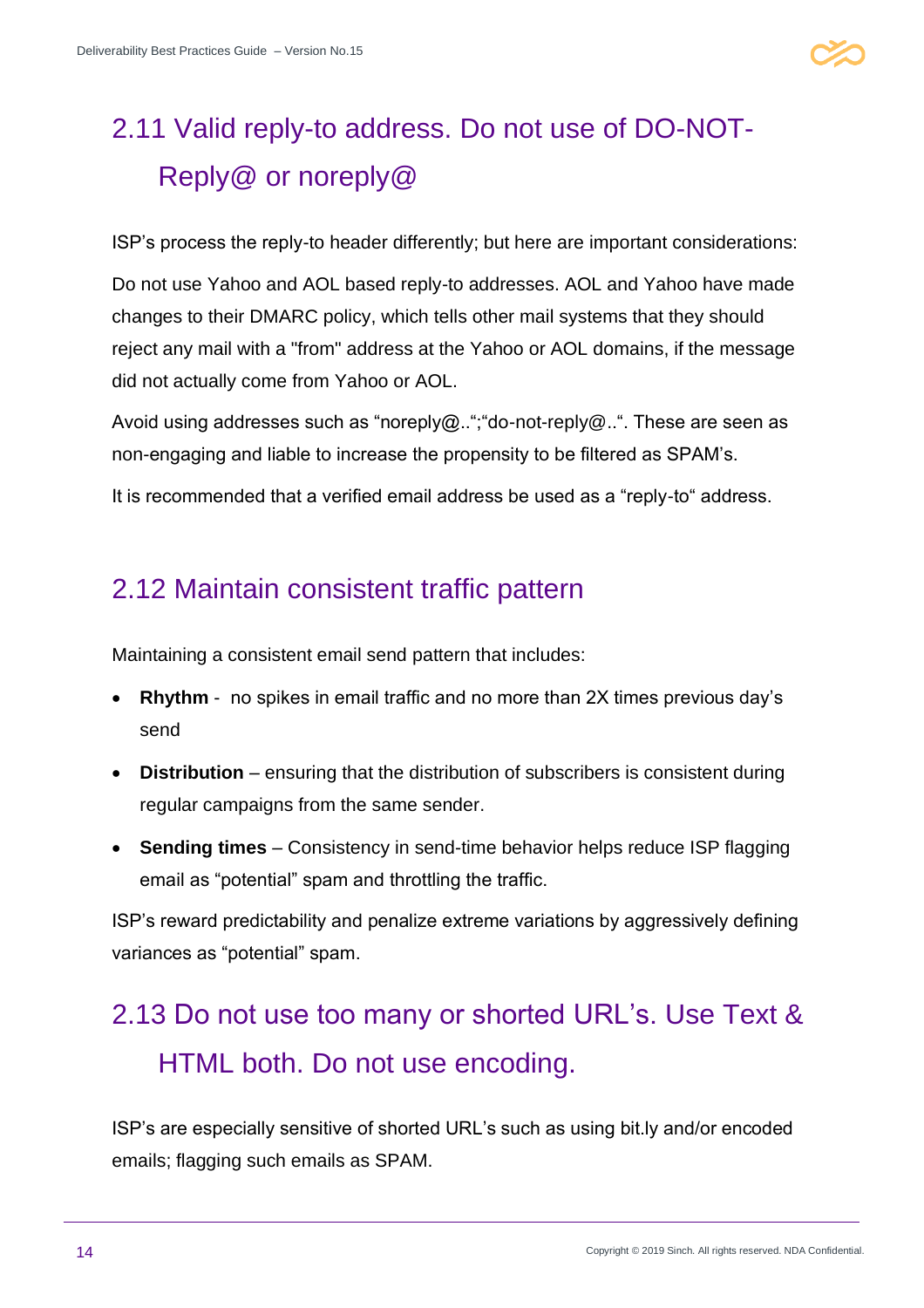#### <span id="page-15-0"></span>2.13.1 Improving email content: Things to consider

When a message is received by a remote mail server, it first considers aspects such as reputation, blacklists, and information from the headers received during the SMTP conversation. This allows the receiving software to decide whether to allow, filter, or block the incoming message based on domain or IP address reputation and authentication.

If the receiving server allows the message to move through the next stage, then the full content of the message is received and evaluated. Based on the information within the body of the message and the subject line, it determines whether to mark the message as spam or deliver it to the inbox. Anti-spam software is constantly learning by gathering information over time from user feedback (retrieving legitimate message from the junk folder or marking messages as spam). So, ensuring consistent inbox placement from a content perspective requires regular fieldwork and adaptation for senders.

#### <span id="page-15-1"></span>2.14 How to improve content?

There is no 'perfect' email template, so it is important to be weary of the guidelines provided. There is a long list of criteria used in determining whether a message should be considered spam, and every single mailbox provider and anti-spam software has its own 'secret sauce' when it comes to reading and understanding the content of incoming messages. The following are some steps you can take to improve the chances your messages will pass content filtering.

#### <span id="page-15-2"></span>2.14.1 Balance text and imagery

Don't create messages as a single large image, as this is a common spammer technique used in attempt to bypass spam filters. Embedding large images in emails or using a lot of graphics can also slow the email server's ability to process mail. As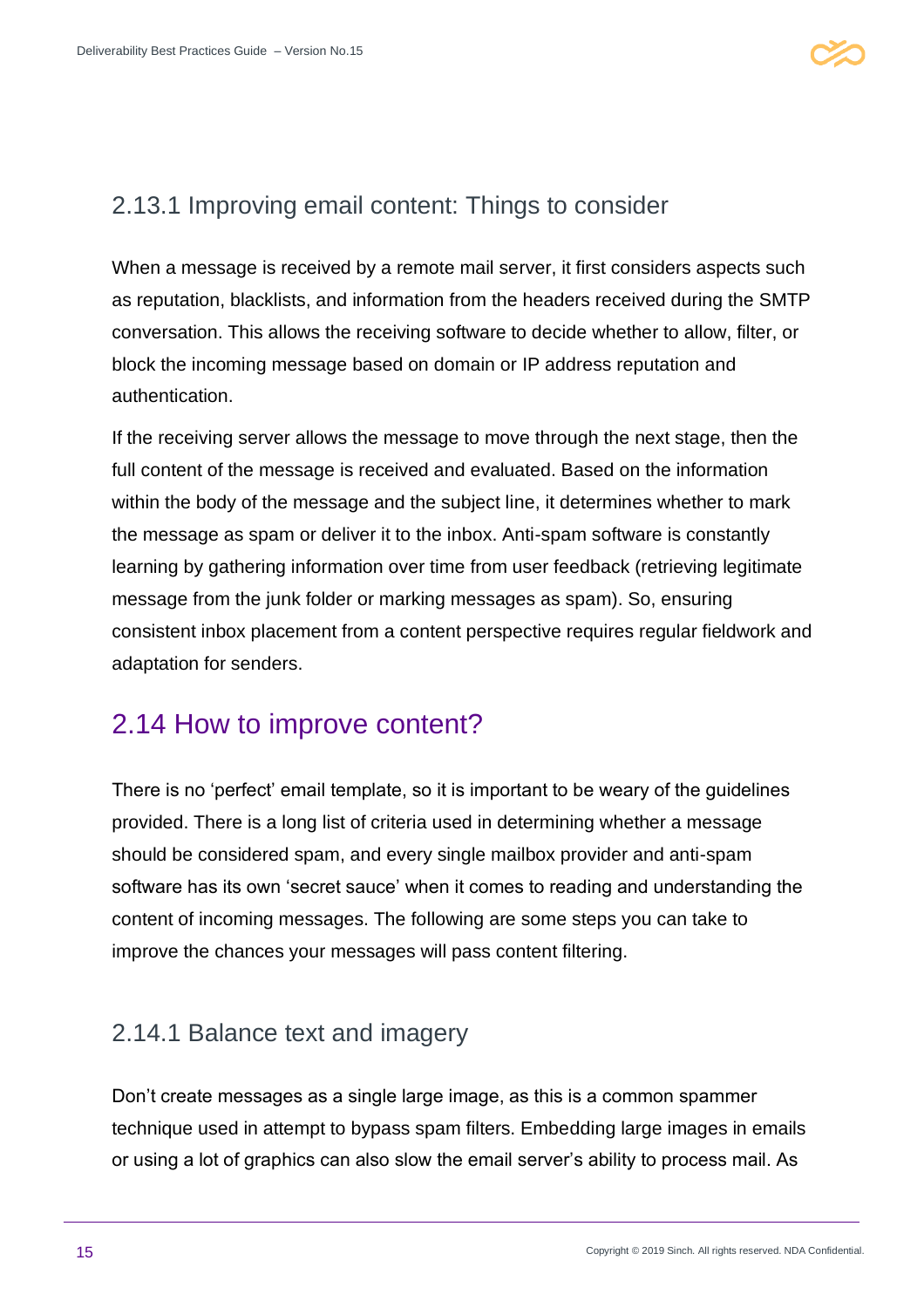

a result, content spam filters will often flag such emails and stop delivery. Keep in mind also that some mailbox providers turn images off by default, so it's likely images won't be seen anyway. As a rule of thumb, we advise a good balance of text and images. The overall goal is to have enough text in the body of the message so subscribers will understand what is being conveyed whether images are on or off.

#### <span id="page-16-0"></span>2.14.2 Check your HTML

Most emails today are created in HTML, so having a nicely formatted HTML message is a good start. Broken HTML can lead to a poorly rendered message and generate complaints if recipients believe it's a phishing attempt. Make sure your HTML is free of syntax errors and formatting errors.

#### <span id="page-16-1"></span>2.14.3 Check your Spam Score

The likelihood of email being classified as spam depends on various factors. Spam alerts can be triggered by unusual HTML formatting or table constructions, excessive links, or dubious wording in the subject line and email body.

#### <span id="page-16-2"></span>2.14.4 Test, test, test

Testing message content in a pre-deployment tool such as Return Path's Inbox Preview can help to identify potential spam filter issues before you send. Once you identify content that is being flagged by spam filters, continue testing to isolate what is causing the issues (subject lines, URLs/links, text, and/or images). Content testing can be a time-consuming process, but well worth the effort.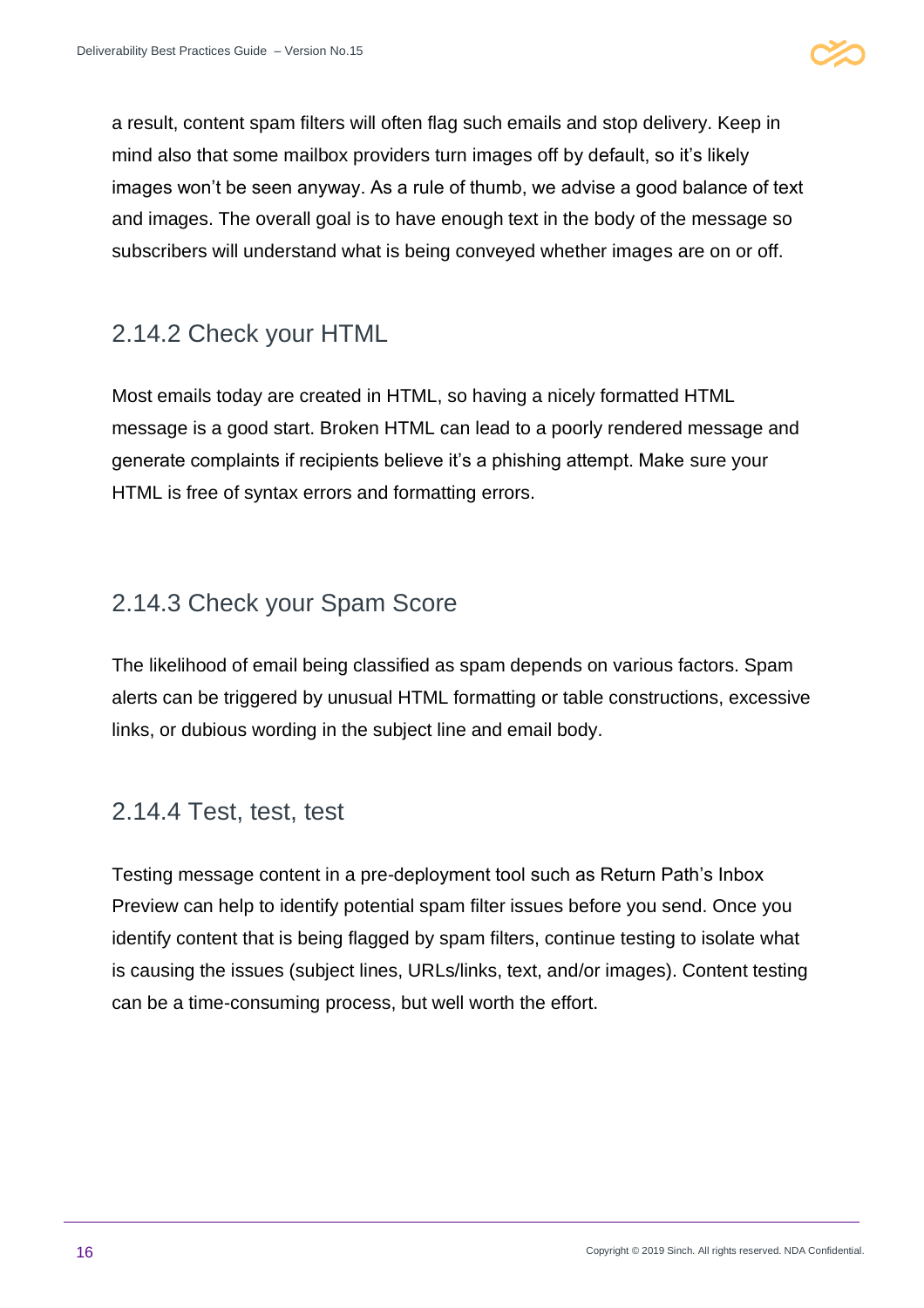

#### <span id="page-17-0"></span>2.14.5 Avoid base64

Messages that have a base64 encoded body or subject line are more likely to be flagged as spam by anti-spam software, mainly because this is a known tactic used by spammers to hide the content from anti-spam software.

### <span id="page-17-1"></span>2.15 Fingerprinting

Most senders know that the content of their email is scrutinized for "spammy" content, but it's interesting to understand the methods used to examine content. One well-known method of analyzing content is called "fingerprinting." Some technology providers are known for creating fingerprints of email content.

Fingerprinting in and of itself is not a filter, but it is a technology that helps mailbox providers make decisions about email content.

Fingerprints are hashes or checksums of content. These hashes are many times smaller (64 bytes) than the content that they're generated from, which makes them easier to store. Once the fingerprints are created and stored, they can be compared to other fingerprints. The result of the comparison helps filters decide whether email is spam by scoring the similarity of fingerprints, meaning if your fingerprint is highly similar to a fingerprint belonging to email that has been confirmed as spam, then your mail will likely be flagged as unwanted mail.

At the risk of repeating some of the points highlighted above; here is a quick check list around email content:

- $\checkmark$  Offer a safe and secure unsubscribe option (Note:
- $\checkmark$  Clearly communicate your privacy policy
- $\checkmark$  Validate you are adhering to applicable anti-spam and privacy laws and policies
- $\checkmark$  "Opt-out" Consider moving your subscription management options to the top of the email vs. the bottom
- $\checkmark$  Make sure you are communicating a unique value proposition clearly, even with images turned off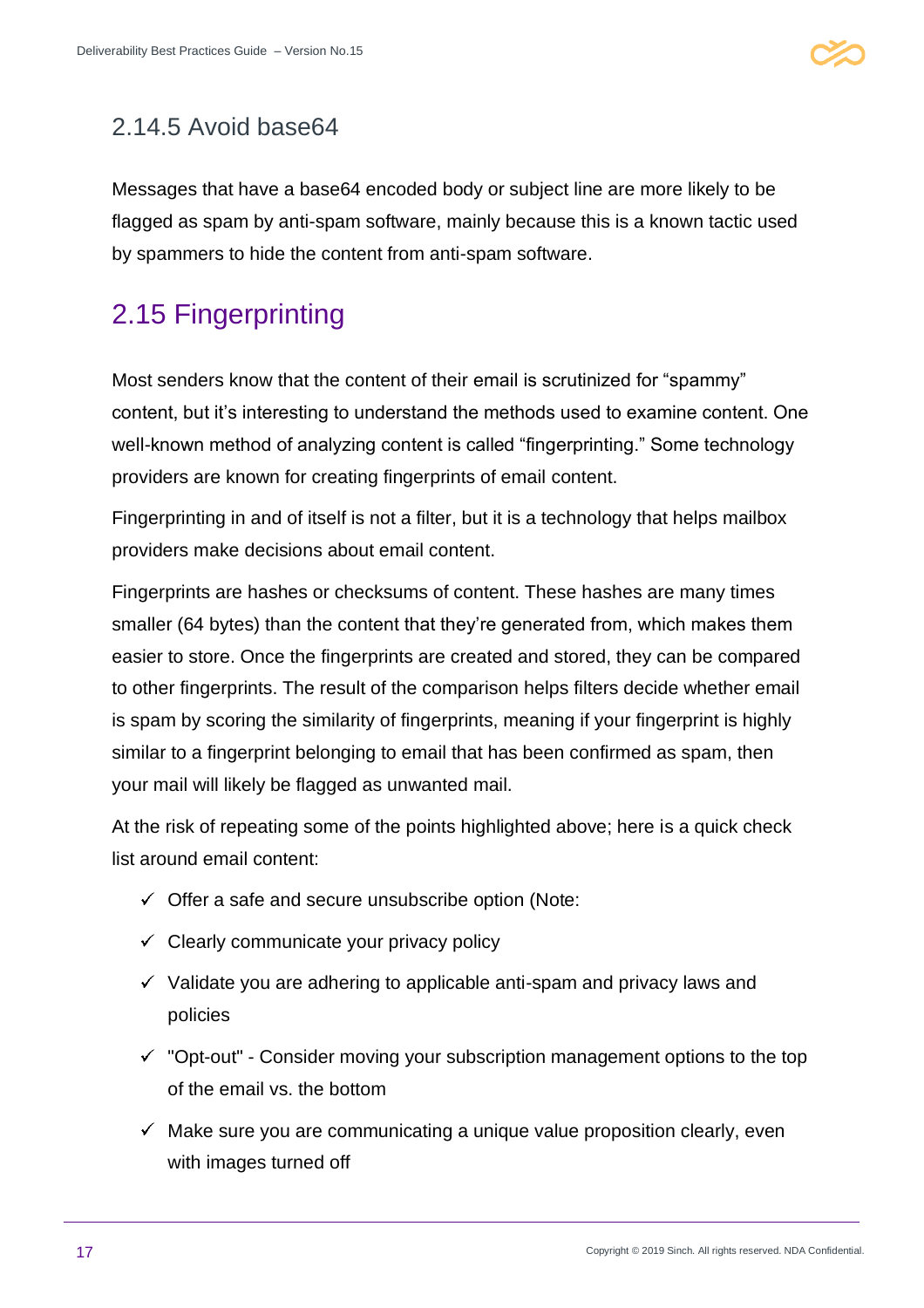

- $\checkmark$  Change the Subject lines of your messages to be more relevant
- $\checkmark$  Have a clear call to action and make sure it is above the fold; top left and 2 4 inch section of the page
- $\checkmark$  Choose content wisely and verify URLs look normal and point to valid domains
- $\checkmark$  Format a reply header to ensure subscribers see your "friendly" e-mail address
- $\checkmark$  Sell the offer, not the product
- $\checkmark$  There should be one offer and one call to action
- $\checkmark$  Repeat the call to action in the email. Don't only have an image with the call to action, include text and image links if possible
- $\checkmark$  Define alt tags for images that include your subject line or headline
- $\checkmark$  Keep your message simple and to the point (avoiding fluffy marketing speak whenever possible)
- $\checkmark$  Avoid large blocks of text (break into paragraphs)
- $\checkmark$  Don't use too many images; rule of thumb is image-to text ratio is 30/70 or less. i.e., Hugo Boss suit vs. amount of content
- $\checkmark$  If possible, employ A/B testing to see what layouts, subject lines, time of day and approaches work best
- $\checkmark$  Does the subject line include the topic and benefit?
- $\checkmark$  Keep subject lines to 40 characters or less
- $\checkmark$  Offers should be specific and tangible
- $\checkmark$  Messages over 100k in size get blocked more often. Aim for 35 to 75k
- $\checkmark$  Add text reminding subscribers where they opted-in to receive your e-mail.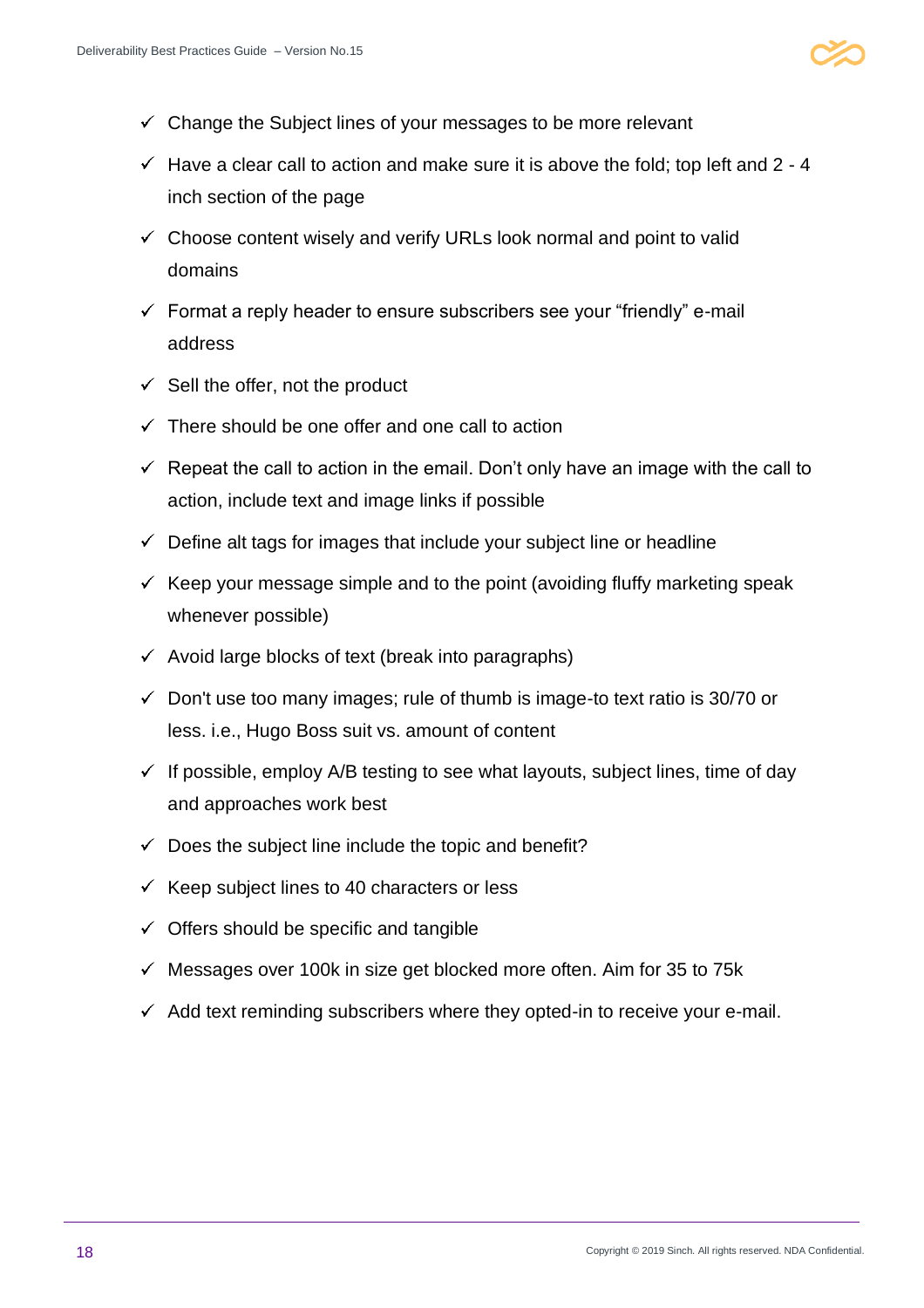

# <span id="page-19-0"></span>3 Appendix A – Using DKIM and SPF for authentication

### <span id="page-19-1"></span>3.1 Domain Key Identified Mail – DKIM

DKIM provides a method for validating a domain name identity that is associated with a message through cryptographic (public-private keys) authentication. Identification of an email's association with a trusted domain enhances deliverability.

#### <span id="page-19-2"></span>3.1.1 What is Domain Key Identified Mail?

A DKIM signature is associated with the email body and selected parts of header

The DKIM Signature (Private Key) is transmitted in the email header.

The DKIM Signature (Public Key) is stored in the DNS.

This DKIM signature public key is maintained in the DNS records as \_domainkey.yourdomain o The text record associated with the DKIM public key is stored in the DNS server

To support multiple concurrent public keys per sending domain, the DNS namespace is further subdivided with "selectors".

Selectors are arbitrary names below the domainkey. namespace.

For example, selectors may indicate the names of your server locations (e.g. mta1 or mta2), the signing date (e.g. january2005, february2005, etc…), or even the individual user.

The most important thing is: selector indicates your DomainKeys/DKIM public key location. For example:

• if your domain selector is s1024, your public key record will be s1024.\_domainkey.yourdomain;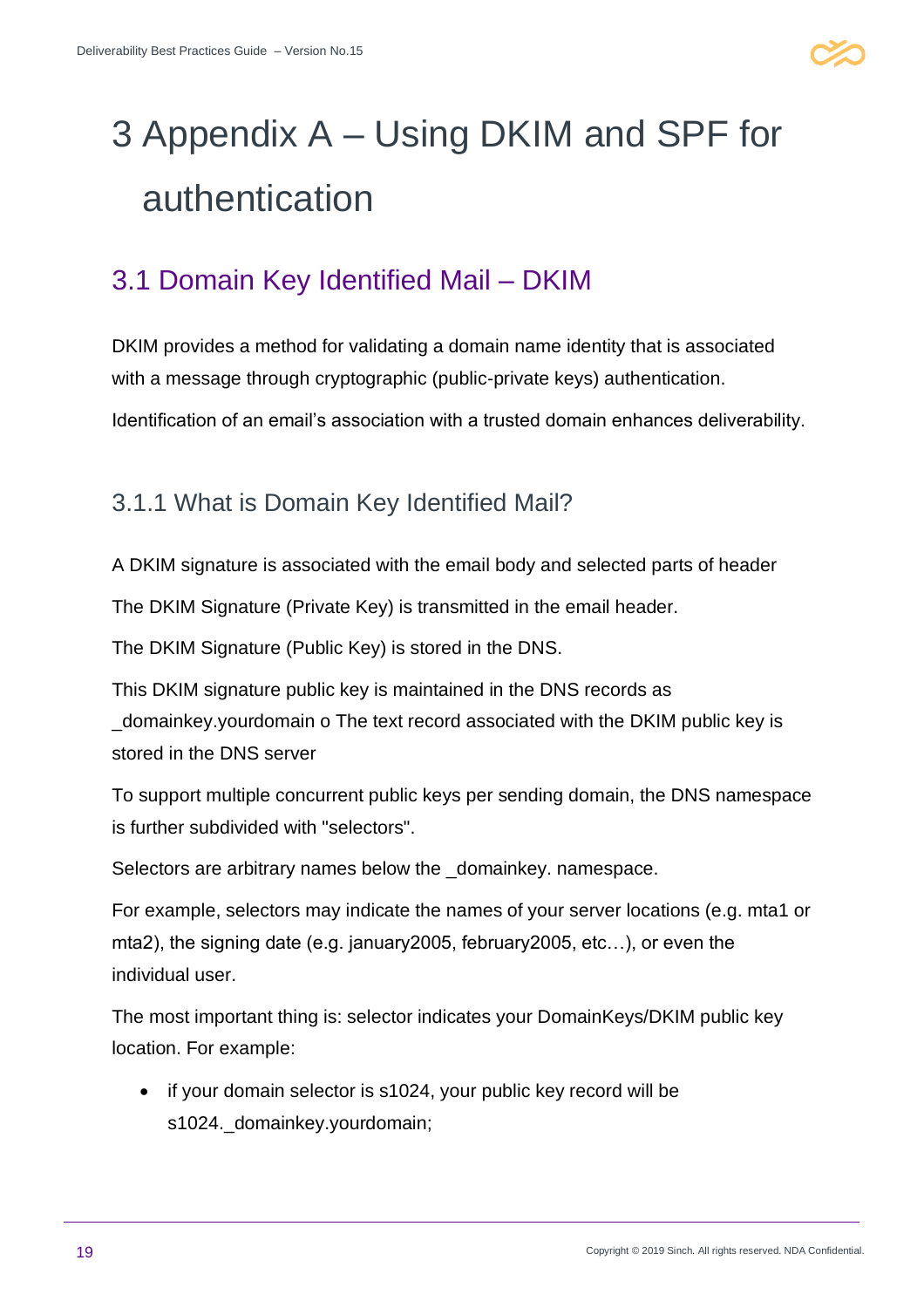

• if your domain selector is mta1, your public key record will be mta1.\_domainkey.yourdomain.

The selectors can also be used by a third-party email service to create signatures associated with the customer domain.

Unlike S/MIME and OpenPGP based authentication mechanisms, DKIM does not modify the body.

Instead, it places its parametric information into header fields that are typically not shown to the recipient.

Therefore, DKIM's can be entirely invisible to recipients. This is a significant advantage.

#### <span id="page-20-0"></span>3.1.2 What does DKIM not do?

DKIM does not offer any assertions about the behaviors of the identity doing the signing.

DKIM does not prescribe any specific actions for receivers to take upon successful (or unsuccessful) signature validation.

DKIM does not provide protection after message delivery.

DKIM does not protect against re-sending (replay of) a message that already has a valid signature. Therefore, a transit intermediary or a recipient can re-post the message in such a way that the signature would remain valid, although the new recipient(s) would not have been specified by the originator.

#### <span id="page-20-1"></span>3.1.3 How does DKIM work?

#### <span id="page-20-2"></span>3.1.3.1 Sending servers (this could be a 3rd party ESP's server):

There are two steps to signing an email with DKIM:

The domain owner generates a public/private key pair to be used for signing outgoing messages (multiple key pairs are allowed).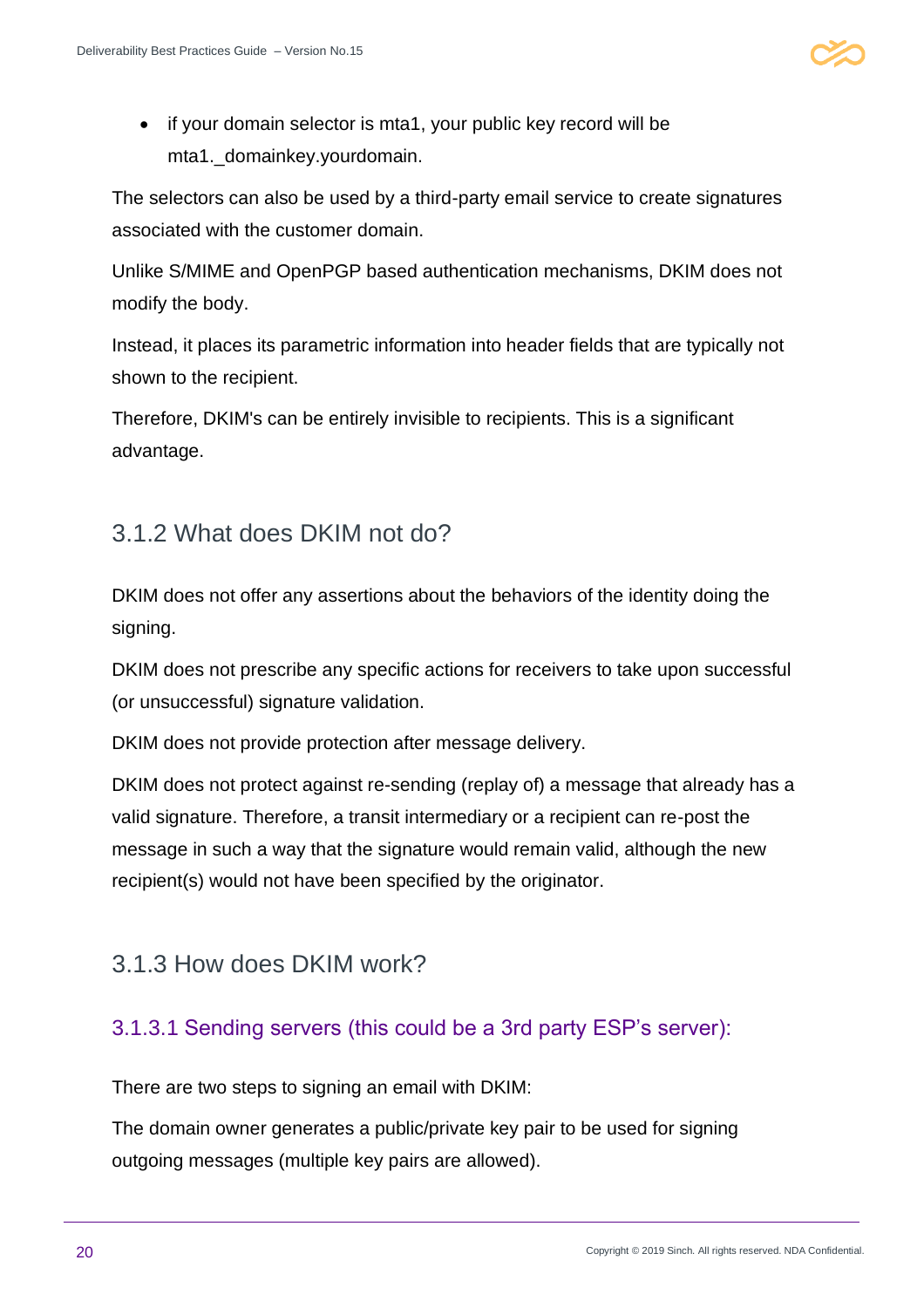The public key is published in a DNS TXT record, and the private key is made available to the DKIM-enabled outbound email server.

When an email is sent by an authorized user of the email server, the server uses the stored private key to generate a digital signature of the message (which is inserted in the message as a header) and the email is sent as normal.

#### <span id="page-21-0"></span>3.1.3.2 Receiving Servers

- 1. The DKIM-enabled receiving email server extracts the signature and claimed From: domain from the email headers.
- 2. The public key is retrieved from the DNS system for the claimed From: domain.
- 3. The public key is used by the receiving mail system to verify that the signature was generated by the matching private key. A match effectively proves that the email was truly sent from, and with the permission of, the claimed domain and that the message headers and content have not been altered during transit.
- 4. The receiving email system applies local policies based on the results of the signature test. For example, the message might be deleted if the signature does not match.

#### <span id="page-21-1"></span>3.1.4 A quick guide on making DKIM work for you

Typical Scenario: Customer manages their DNS administration for consuming applications. If the customer does not manage and an 3rd party agency is the webmaster; these tasks will need to be performed by the 3rd party webmaster.

All upstream applications consuming Sinch email services will be supported by DKIM to enhance delivery reliability. Here are simple steps that every customer needs to undertake:

1. In the email account set up provisioning form (provided by the Sinch sales executive), please highlight the necessary sub-domains that will be used for sending emails. Illustrative sub-domains are engg.company1.com or marketing.company1.com. Sinch will set up the email service accounts to map to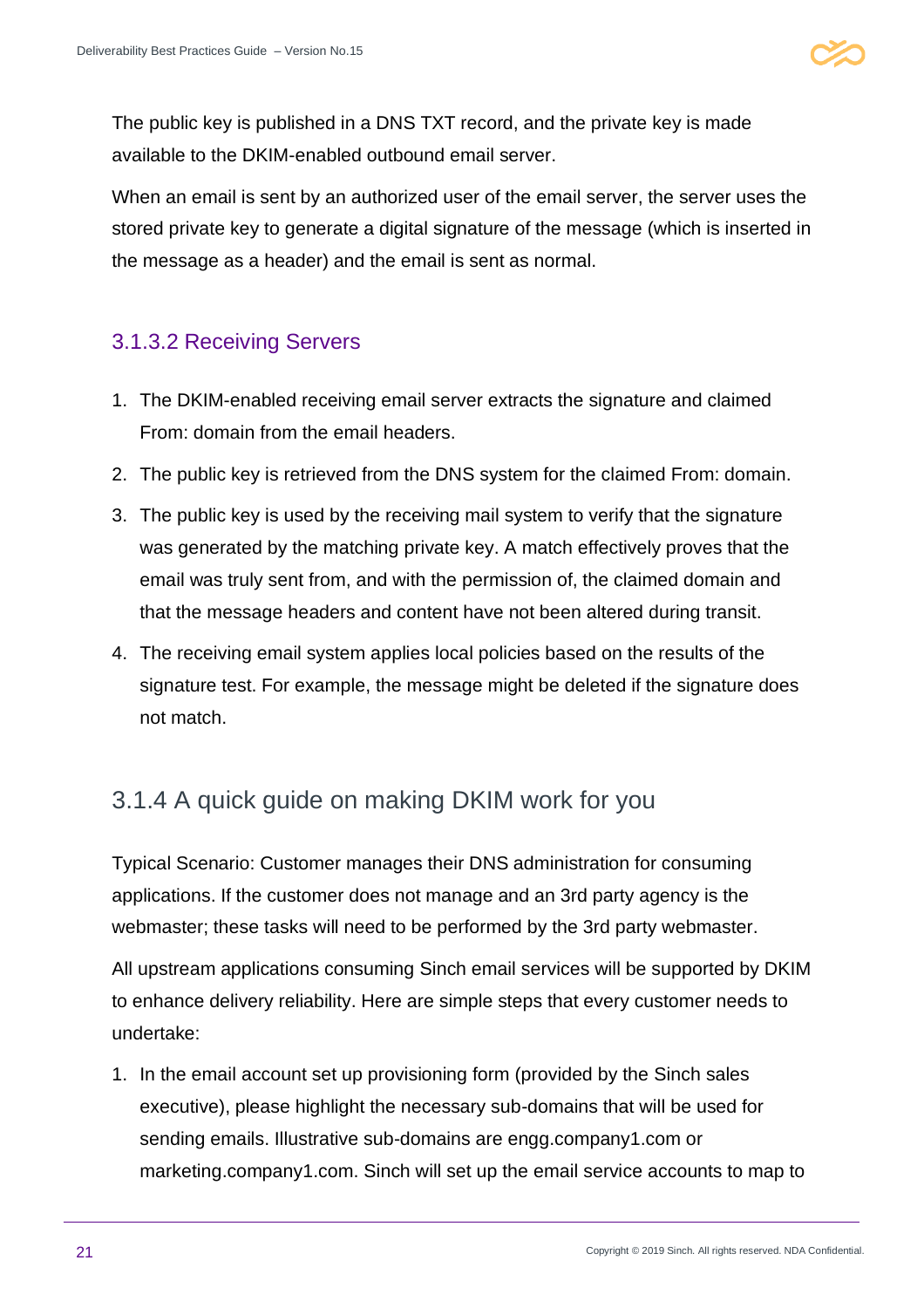

these sub-domains and pass back the necessary credentials which shall include the DKIM parameters such as the selector that will be used by an Sinch partner of high reputation to sign emails on your company's behalf.

a) Public key: Typically, it will look as below:

v=DKIM1; k=rsa;

p=MIGfMA0GCSqGSIb3DQEBAQUAA4GNADCBiQKBgQCrLHiExVd55zd/IQ/ J/mRwSRMAocV/hM3jXwaHH36d9NaVynQFYV8NaWi69c1veUtRzGt7yAioX qLj7Z4TeEUoOLgrKsn8YnckGs9i3B3tVFB+Ch/4mPhXWiNfNdynHWBcPcbJ8 kjEQ2U8y78dHZj1YeRXXVvWob2OaKynO8/lQIDAQAB;

- b) TXT Record / Selector information.
- 2. DKIM keys will be provided in 3 formats to support various DNS server configurations. As an example, a DKIM key pair was created for an illustrative engineering.customer.com as follows:
	- a) Bind9 format:

selector.\_domainkey.engineering.customer.com IN TXT ( v=DKIM1;t=s;p=MIGfMA0GCSqGSIb3DQEBAQUAA4GNADCBiQKBgQDQ35 G5S9EWxbBFgKWUzwIrBTeZ6YmvcwWuJ2GC8FAIdAi6wOGQYDCRPrLM2 WaCwDAQP+NYDlU7flJOAUuD7G4HGrEEmZfm57wl7TV5IoqPBorlv55BhLS ONtWM1fqk1CSrgqQrmhWQcPxeZ19dxWV2wjKLmIRuzUI6vMPtF58J KwIDAQAB)

b) TinyDNS format:

'selector.\_domainkey.engineering.customer.com:v=DKIM1;p=MIGfMA0GCSq GSIb3DQEBAQUAA4GNADCBiQKBgQDQ35G5S9EWxbBFgKWUzwIrBTeZ6 YmvcwWuJ2GC8FAIdAi6wOGQYDCRPrLM2WaCwDAQP+NYDlU7flJOAUu D7G4HGrEEmZfm57wl7TV5IoqPBorlv55BhLSONtWM1fqk1CSrgqQrmhWQc PxeZ19dxWV2wjKLmIRuzUI6vMPtF58JKwIDAQAB:3600::

c) Raw format (if needed).

-----BEGIN PUBLIC KEY-----

MIGfMA0GCSqGSIb3DQEBAQUAA4GNADCBiQKBgQDQ35G5S9EWxbBFg KWUzwIrBTeZ6YmvcwWuJ2GC8FAIdAi6wOGQYDCRPrLM2WaCwDAQP+N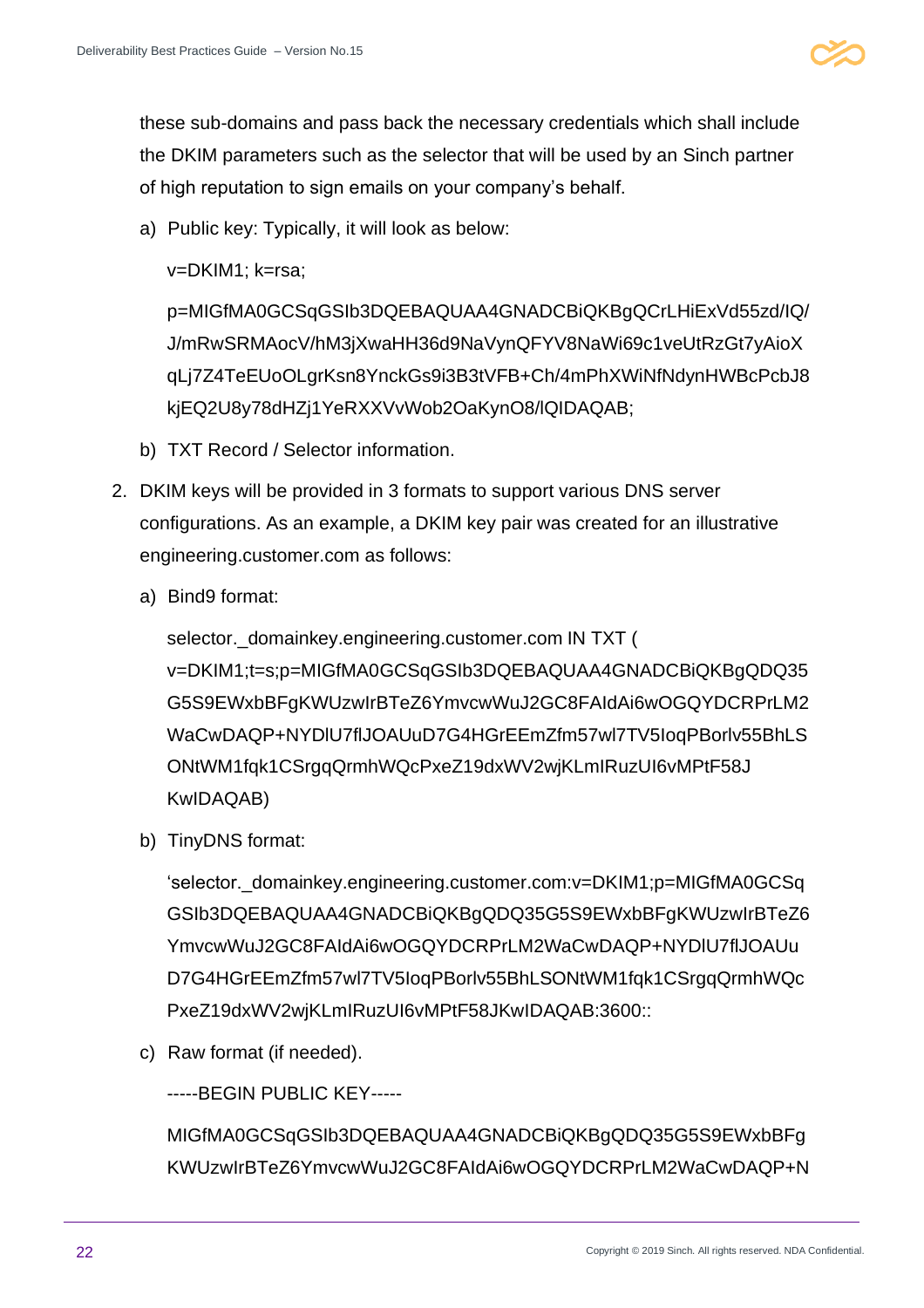

YDlU7flJOAUuD7G4HGrEEmZfm57wl7TV5IoqPBorlv55BhLSONtWM1fqk1C SrgqQrmhWQcPxeZ19dxWV2wjKLmIRuzUI6vMPtF58JKwIDAQAB -----END PUBLIC KEY-----

- 3. Have the Webmaster update the DNS records by doing the following:
	- a) Associate the easylink selector with the subdomain, by updating the TXT record. The selector name and TXT details will change with each new sub domain and will be provided by Sinch
	- b) Map the DKIM public key with the sub-domain.
	- c) Update the policy record value (optional and only available in some DNS servers). If the policy record value is "-", all emails will be sent with the DKIM signature.
	- d) Have the public key parameter "t" set to "y", to enable testing.
- 4. Send a confirmation to Sinch email address on DKIM set up; so Sinch can test the set up and confirm that the Hybris set up is good to go.

#### <span id="page-23-0"></span>3.1.5 What does Sinch do?

Once, Sinch receives confirmation, the Sinch Sales engineer will do a quick test to confirm the DKIM key set ups are operational.

These tests will involve the following:

- 1. **Verify domain:** This will confirm that the domain/sub-domain set up is accurate in the ESP, the ownership is accurate and a basic reply to address is set up.
- 2. **High level test:** Use tools available at DKIMcore.org (http://dkimcore.org/c/keycheck) to set the DKIM key association with the subdomains and the selector. Please see illustrative screenshot below:

|    | <b>DKIM Record</b>                                                                                                                                                                                                                             |                                                                |
|----|------------------------------------------------------------------------------------------------------------------------------------------------------------------------------------------------------------------------------------------------|----------------------------------------------------------------|
|    | k=rsa; p=MIGfMA0GCSqGSlb3DQEBAQUAA4GNADCBiQKBqQCfvqMo245lekN+eHQipbDcEzEzA<br>YtWg3/OAvp66FLqRnF29yG/rUddTjFhA+KgZ5F3kXqK/ksX3N+oVFh150zZRc9HNxbJNdTeb/m<br>+EKMpwjiejL9mb8yuJo36QqEsqz5NohU8jBj10vNhkdnsjhLumO/VJQ/LiU78kOvJsT+EEwIDA<br>QAB: |                                                                |
|    | This is a valid DKIM key record                                                                                                                                                                                                                |                                                                |
| 23 | <b>Key type</b><br>$k = rsa$<br><b>Public key</b><br>p=MIGfMA0GCSqGSlb3DQEBAQUAA4GNADCBiQKBqQCfvqMo245lekN+eHQipbDcE;                                                                                                                          | Copyright © 2019 Sinch. All rights reserved. NDA Confidential. |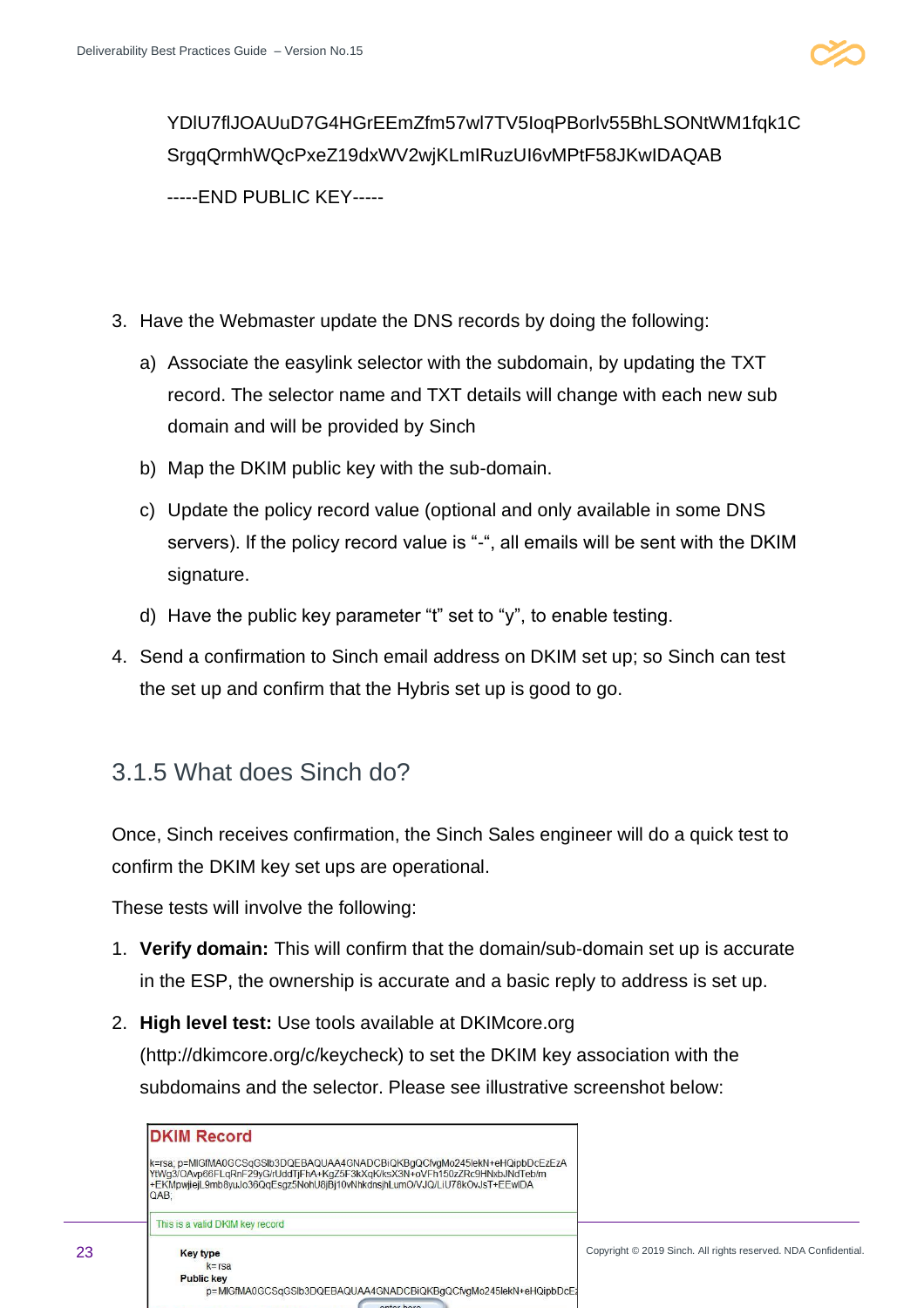

As a result, the DKIM key shall be returned:

k=rsa;

p=MIGfMA0GCSqGSIb3DQEBAQUAA4GNADCBiQKBgQCfvgMo245lekN+eHQi pbDcEzEzAYtWg3/OAvp66FLqRnF29yG/rUddTjFhA+KgZ5F3kXqK/ksX3N+oVF h150zZRc9HNxbJNdTeb/m+EKMpwjiejL9mb8yuJo36QqEsgz5NohU8jBj10vNhk dnsjhLumO/VJQ/LiU78kOvJsT+EEwIDAQAB;

- 3. **Detailed tests**: Send signed test emails to a known SMTP server to check deliverability (based on known spam filters rules).
- 4. **Confirmation**: Confirm set up is OK to customer via email. This is undertaken by a sales engineer.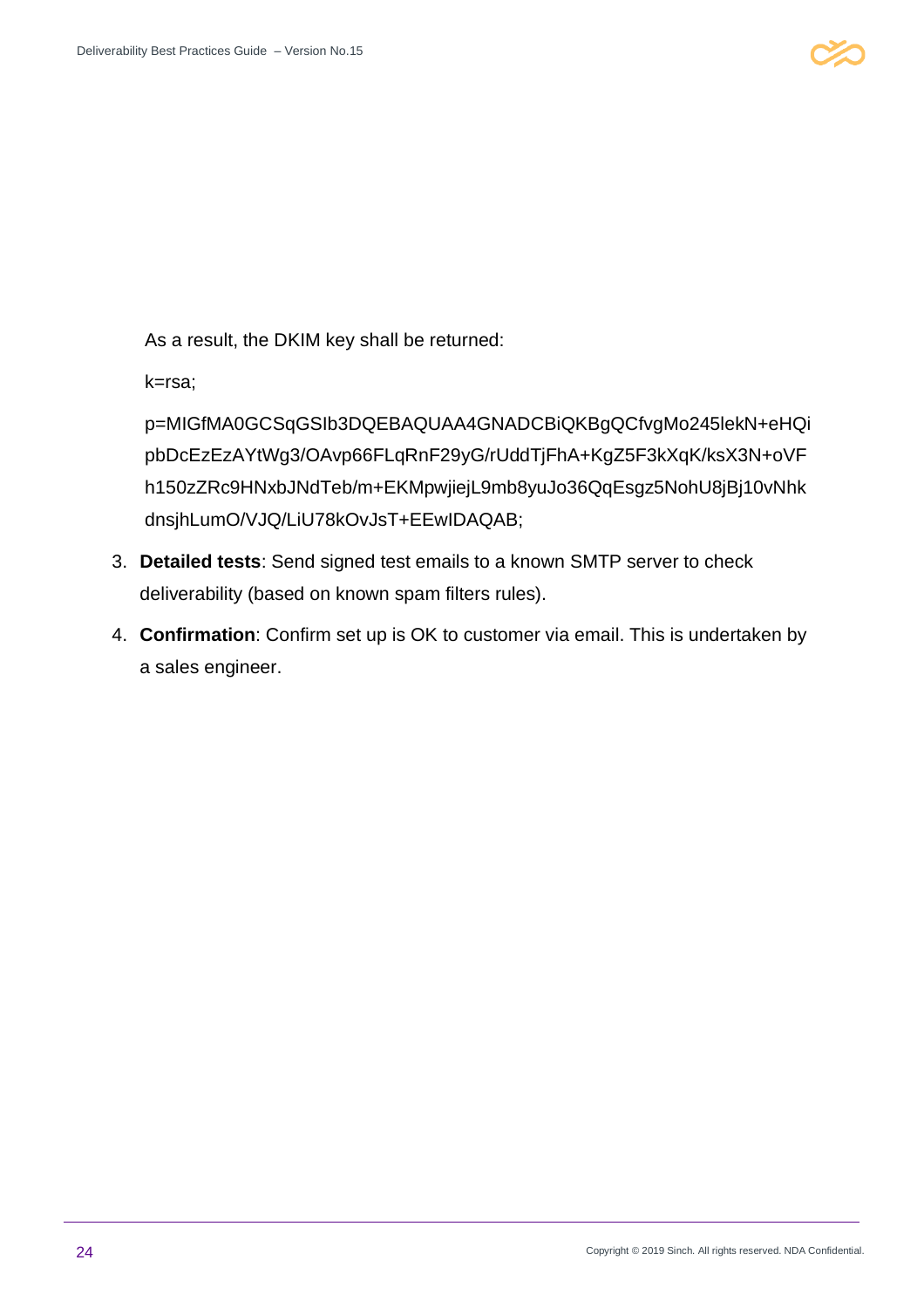

#### <span id="page-25-0"></span>3.2 Sender Policy Framework - SPF

#### <span id="page-25-1"></span>3.2.1 What is SPF and how does it work?

Sender Policy Framework (SPF) is a simple email-validation system designed to detect email spoofing by providing a mechanism to allow receiving mail exchangers to check that incoming mail from a domain comes from a host authorized by that domain's administrators.

If a domain publishes an SPF record, spammers and phishers are less likely to forge e-mails pretending to be from that domain, because the forged e-mails are more likely to be caught in spam filters which check the SPF record. Therefore, an SPFprotected domain is less attractive to spammers and phishers.

Because an SPF-protected domain is less attractive as a spoofed address, it is less likely to be blacklisted by spam filters and so ultimately the legitimate e-mail from the domain is more likely to get through.

#### <span id="page-25-2"></span>3.2.2 How to set up an SPF record for your domain?

To set up an SPF record for your domain, create a TXT record against the domain/ sub-domain and insert the following values:

<domain/ sub-domain> in TXT "v=spf1 ip4: 149.235.15.0/24~all".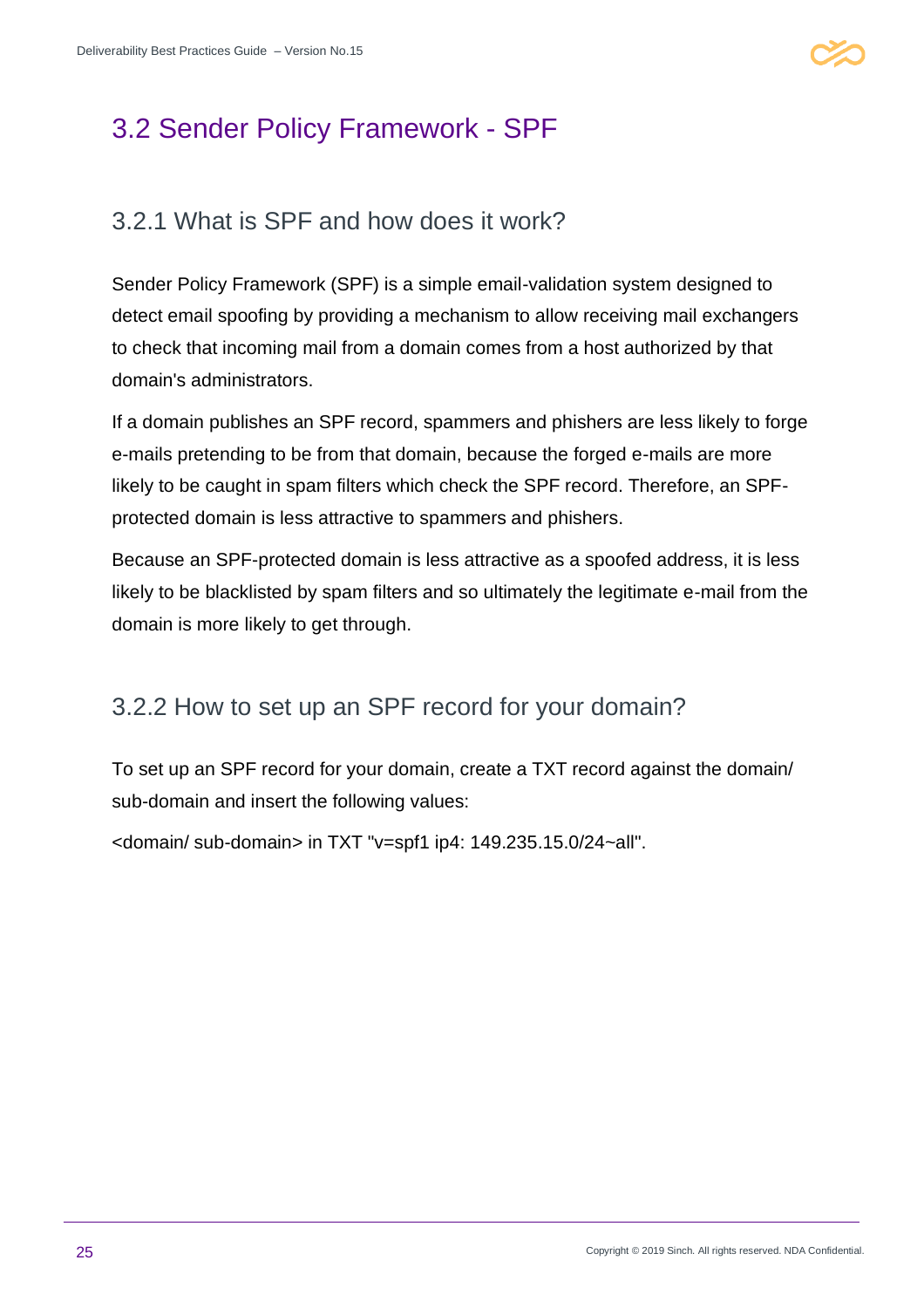

## <span id="page-26-0"></span>4 Appendix B - Feedback Loops

A **feedback loop** (FBL), sometimes called a **complaint feedback loop** is a service offered by some ISPs that report back complaints (when a recipient hits the spam or junk button in on their email it is considered a "compliant") to senders. It is a form of feedback by which an ISP forwards the complaints originating from their users to the sender. It's provided to aid senders in keeping a clean list of recipients by removing such recipients from their lists and ensure they won't continue to receive unwanted emails. This will ensure that recipients aren't submitting multiple complaints, keeping the compliant rate low and improving deliverability because ISPs won't be as likely to quarantine or reject their messages.

### <span id="page-26-1"></span>4.1 ISPs that provide feedback loops to the Sinch E-Mail 365 platform

- Outlook
- $\bullet$  AOL
- BAE Systems
- Bluetie / Excite
- Comcast
- Cox
- Earthlink
- Fastmail
- Hotmail
- Italia Online / Liberio
- Laposte
- Locaweb
- Mail.ru
- Open SRS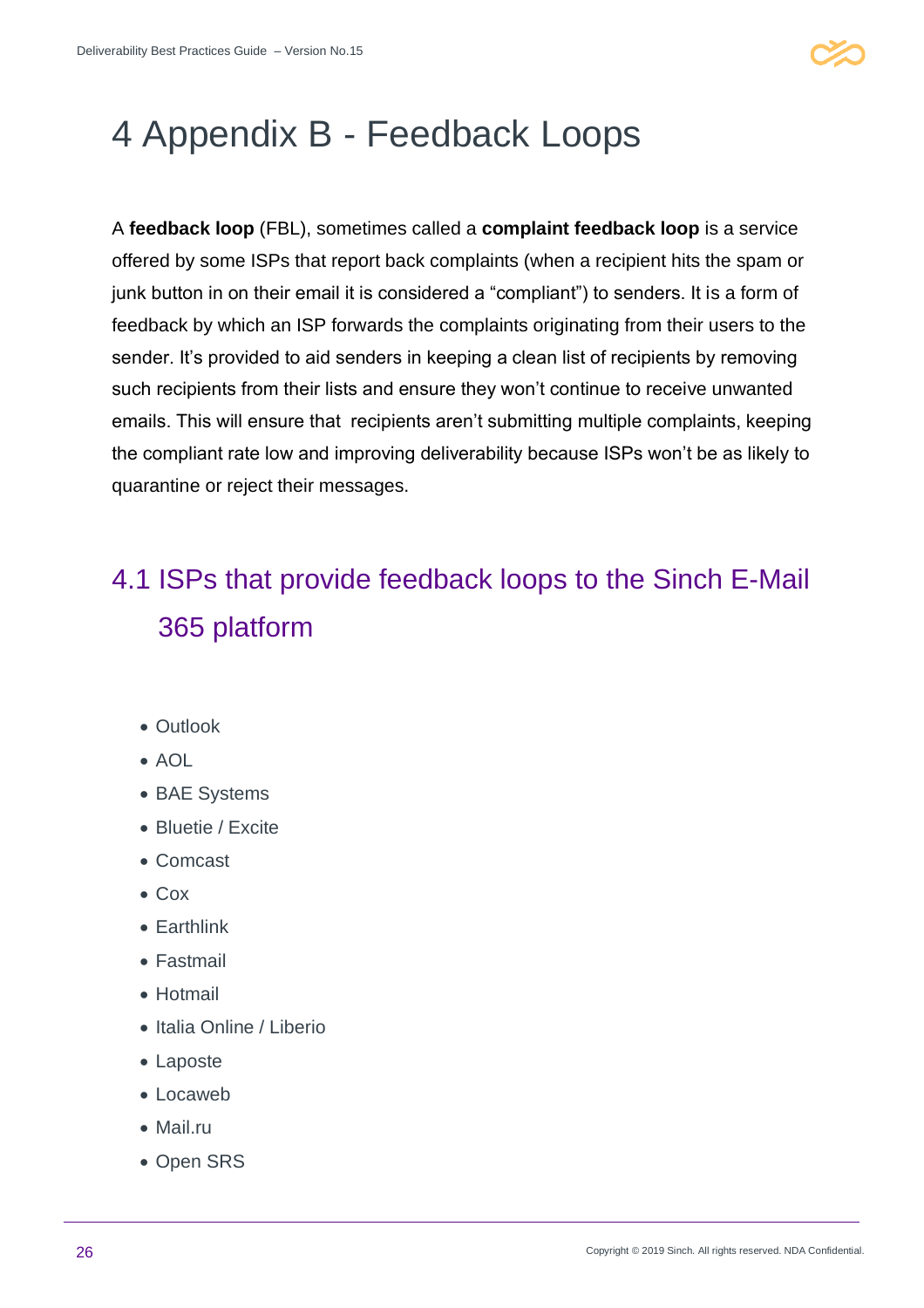

- QQ.com
- Rackspace Roadrunner
- Synacor
- Telenor
- Telstra
- Terra
- Tucows
- Usa.net
- United Online / Juno / Netzero (UOL)
- Verizon
- $\bullet$  XS4ALL
- Yahoo
- Yandex
- Zoho.com

#### <span id="page-27-0"></span>4.2 Gmail Feedback Loops:

- Gmail does not provide standard FBL functionality to ESP's. In order to support Gmail feedback loop, we embed a Feedback-ID header consisting of identifiers that will uniquely identify sender campaigns. These identifiers will be used by Gmail to report aggregated complaints in the Gmail postmaster tools FBL dashboard. Feedback-ID header will consist of 4 identifiers that uniquely identify the individual campaigns, Feedback-ID: a : b : c : SenderId, where
	- a= campaignID (Campaign Identifier specific to Customer)
	- b= customer sender email address (customer Identifier)
	- $c =$  systemID (Identifier for the type of mail)
	- SenderId= Customer Account ID (Sender's unique Identifier)

SenderId is the only mandatory identifier. If the other identifiers are not set up then those identifiers will go unused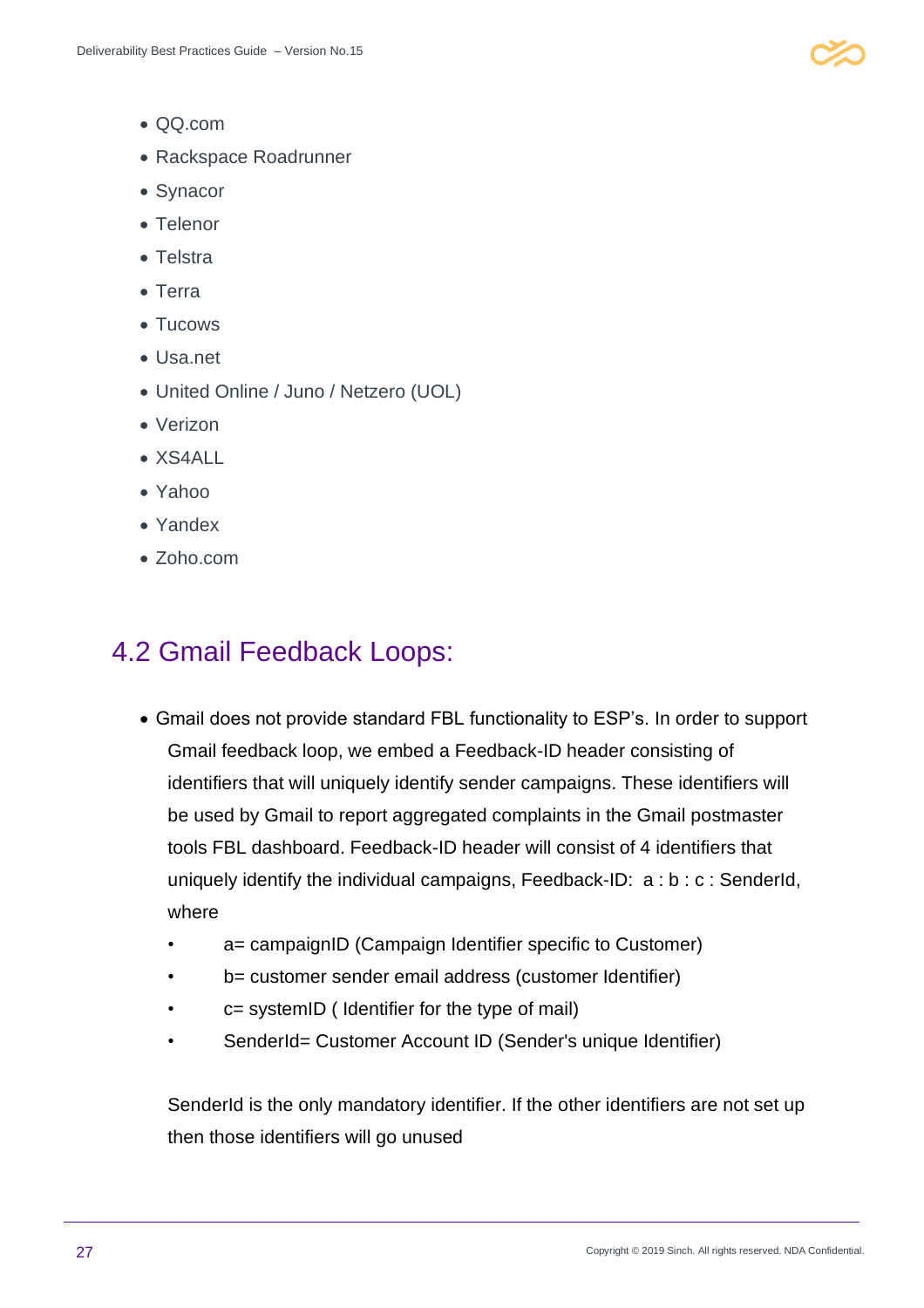

This header will only be used by Gmail and to get aggregated feedback loop information customers need to sign up on google postmaster portal <https://postmaster.google.com/u/0/managedomains> feedback loop information will be provided by Gmail to registered customers on this portal. However this this information from Gmail is only provided as aggregated data, actual spam complaints made by recipients are not available

Steps to sign up

[https://support.google.com/mail/answer/6227174?hl=en&ref\\_topic=6259779](https://support.google.com/mail/answer/6227174?hl=en&ref_topic=6259779)

Please contact your Sinch Account Executive to check if this update is available on your account

#### <span id="page-28-0"></span>4.3 Yahoo Feedback Loops

• Yahoo has completely changed their Feedback Loop system. They have now developed a new feedback loop program where customers need to register up on their portal for the yahoo feedback loop, and provide an email address where yahoo will send the customer complaint notifications. [https://help.yahoo.com/kb/sign-manage-yahoo-complaint-feedback-loop](https://help.yahoo.com/kb/sign-manage-yahoo-complaint-feedback-loop-program-sln3438.html)[program-sln3438.html](https://help.yahoo.com/kb/sign-manage-yahoo-complaint-feedback-loop-program-sln3438.html)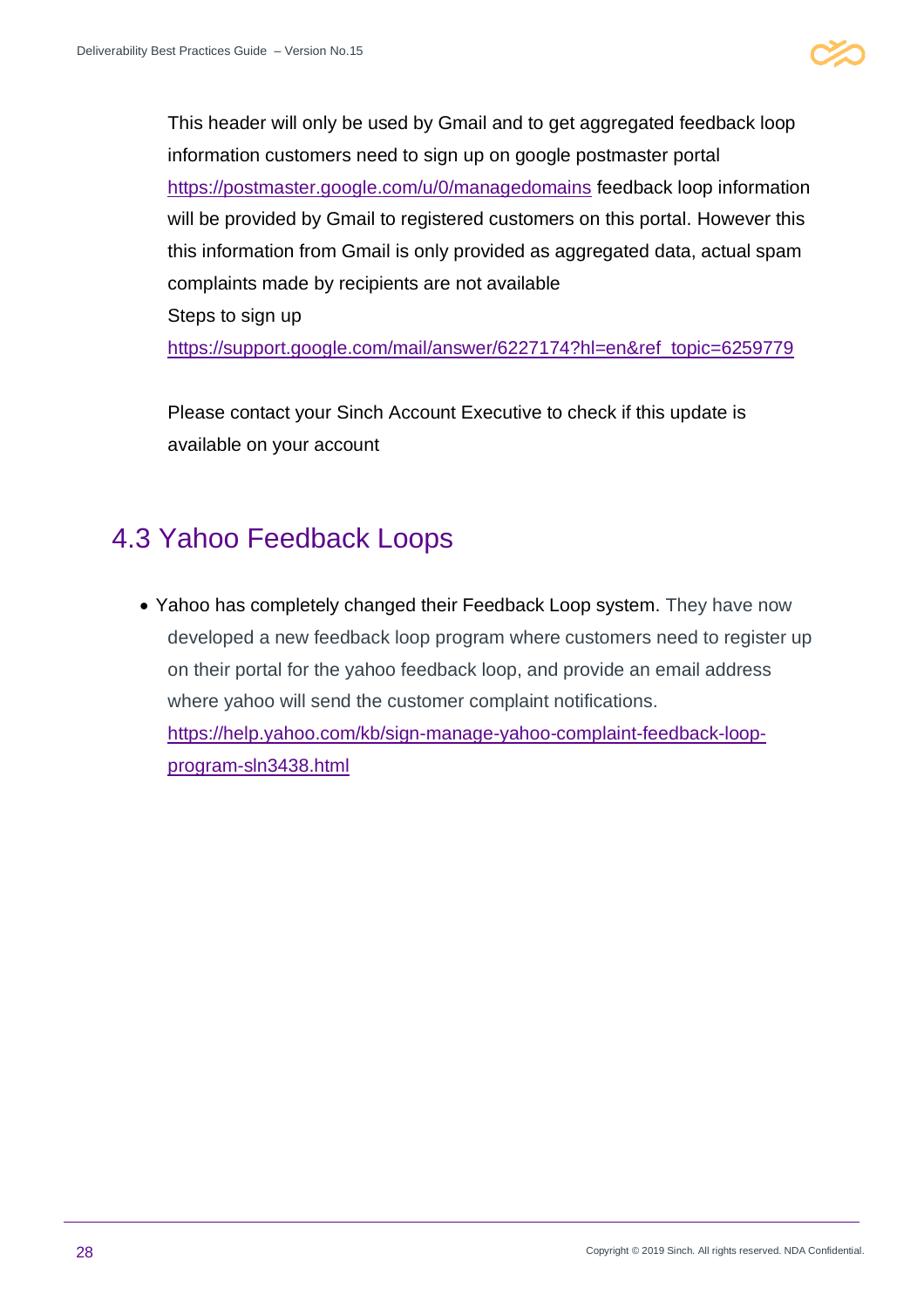

## <span id="page-29-0"></span>5 Appendix C – Suppressions

### <span id="page-29-1"></span>5.1 Suppression Lists

Recipient email addresses after a bounce may be added to a suppression list based on the reason for the bounces Suppressions are not based on 'hard bounce' or 'soft bounce' but based on the reason or the bounces. The function of the Suppression list is to avoid a recurring send to mailbox / user that has bounced. This helps to avoid impact to IP reputation. After expiry of the period the address will be automatically removed. In case the address is still used and runs into error, the period will be extended accordingly. For more details on the reason and the time period of suppressions please refer to the table below. If an email is sent to an address on a suppression list then the sender will receive a notification with statusText = 'SUPPRESSED'. Please refer to the API guide for more details on these notifications

|                 | <b>Reason detail</b>                  | <b>Suppression days</b> |
|-----------------|---------------------------------------|-------------------------|
| 1               | over quota:                           | 7 Days                  |
| $\overline{2}$  | quota exceeded:                       | 7 Days                  |
| 3               | mailbox full:                         | 7 Days                  |
| 4               | mailbox unavailable:                  | 1 Day                   |
| 5               | unknown local:                        | 1 Day                   |
| 6               | does not exist:                       | 1 Day                   |
| $\overline{7}$  | user unknown:                         | 1 Day                   |
| 8               | address rejected:                     | 1 Day                   |
| 9               | no such user:                         | 1 Day                   |
| 10 <sup>°</sup> | Unknown recipient:                    | 1 Day                   |
| 11              | Host or domain name not found:        | 1 Day                   |
| 12 <sub>2</sub> | address is administratively disabled: | 7 Days                  |
| 13              | nullmx:                               | 7 Days                  |
| 14              | Syntactic incorrect address:          | 7 Days                  |
| 15 <sub>1</sub> | no mailbox:                           | 7 Days                  |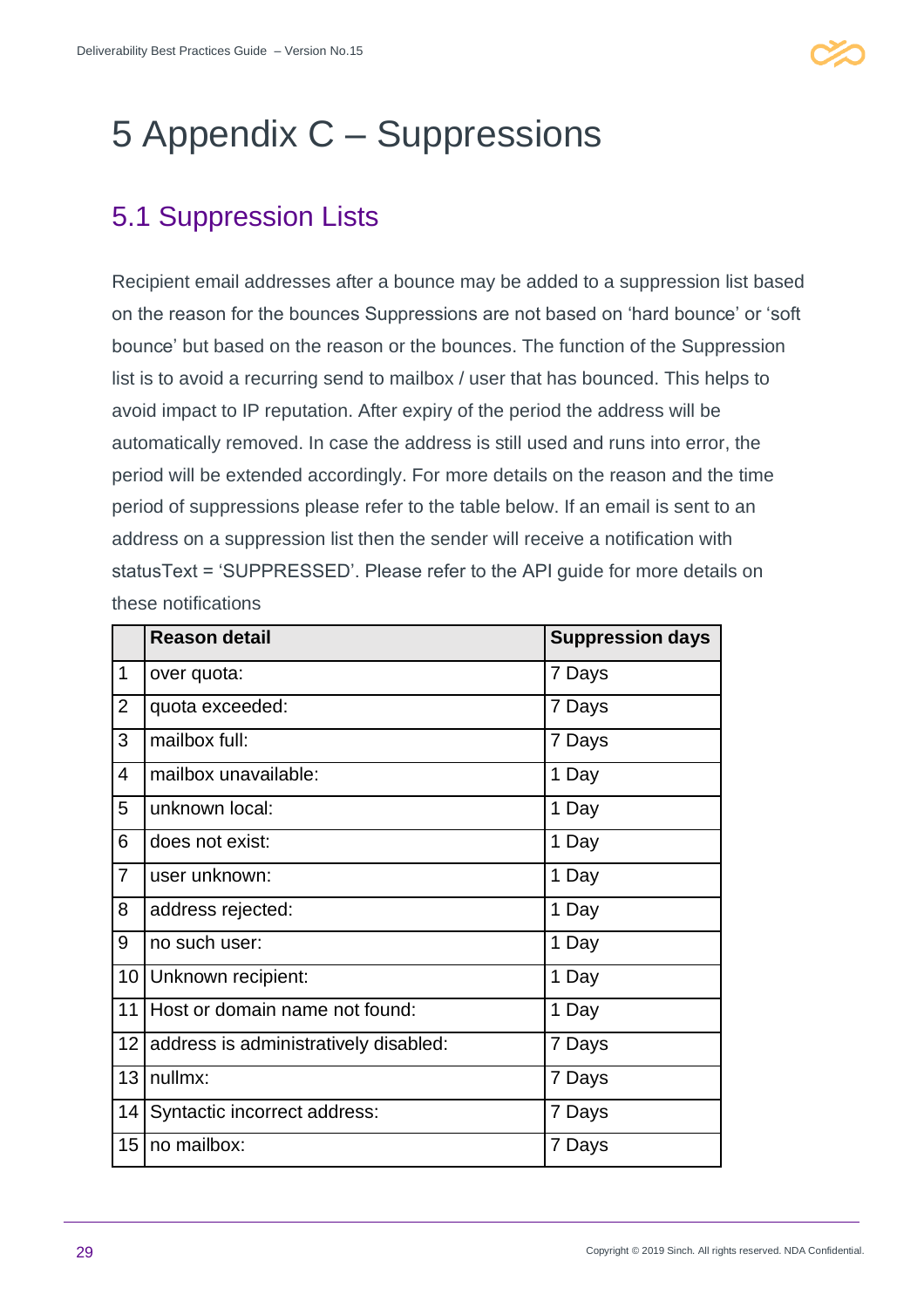|    | 16 invalid mailbox:                        | 7 Days  |
|----|--------------------------------------------|---------|
| 17 | unknown user:                              | 7 Days  |
| 18 | mailbox not found:                         | 7 Days  |
| 19 | Connection refused:                        | 7 Days  |
| 20 | Unknown or illegal alias:                  | 7 Days  |
| 21 | unrouteable address:                       | 7 Days  |
| 22 | recipient rejected:                        | 1 Day   |
| 23 | cannot be delivered:                       | 1 Day   |
| 24 | no such mailbox:                           | 1 Day   |
| 25 | is disabled:                               | 1 Day   |
| 26 | Loops back to myself:                      | 1 Day   |
| 27 | account has been disabled:                 | 1 Day   |
| 28 | address unknown:                           | 1 Day   |
| 29 | No information available:                  | 1 Day   |
| 30 | Malformed or unexpected name server reply: | 1 Day   |
| 31 | address invalid:                           | 1 Day   |
| 32 | user inactive:                             | 1 Day   |
| 33 | No route to host:                          | 1 Day   |
| 34 | recipient not found:                       | 7 Days  |
| 35 | exceeded storage:                          | 7 Days  |
|    | 36 account.*exist:                         | 45 Days |
| 37 | doesn't have.*account:                     | 45 Days |
| 38 | address.*unknown:                          | 45 Days |
| 39 | unknown.*alias:                            | 45 Days |
| 40 | account.*disabled:                         | 45 Days |
| 41 | address.*disabled:                         | 45 Days |
| 42 | mailbox.*unknown:                          | 45 Days |
| 43 | user.*not found:                           | 45 Days |
| 44 | mailbox.*unavailable:                      | 45 Days |
| 45 | <b>Sender Policy Framework:</b>            | 45 Days |

<span id="page-30-0"></span>*Table 5: Suppression rules*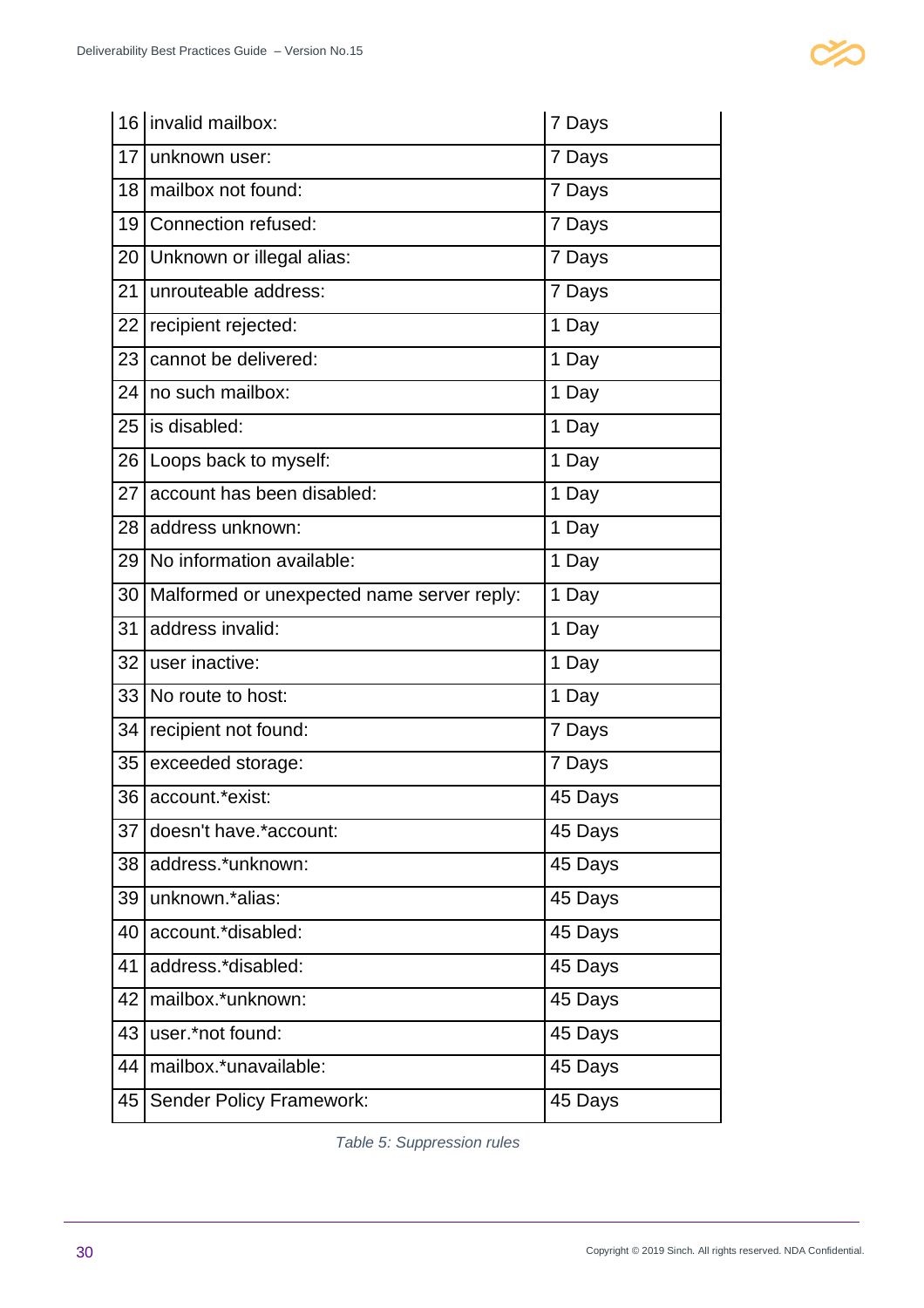### <span id="page-31-0"></span>5.2 Role based Suppressions

In regards to IP's registered for Marketing email sending we apply a global suppression rule for roles based email addresses. The role based email addresses are normally generic email addresses which typically define a responsibility rather than a person and which go to several people i.e. admin@, info@, work@, etc. Therefore, they are unlikely to give their consent to receive marketing emails. Having roles addresses is considered bad practice in general

Sending to these email addresses mean that you won't get the full effect of the email marketing campaign as they are not really targeted, they could go to several people, most of which will not want to receive the emails because they have not opted in to receive marketing emails. Which then means these types of addresses are associated with high bounce rates and spam complaints. Additionally there have been studies conducted by some ESPs that reinforces the claim that role addresses on a list have a negative effect: even a single role address on a list is associated with more bounces, more unsubscribes, and decreased delivery and engagement rates.

| abuse@        | no-reply $@$  | unsubscribe@ |
|---------------|---------------|--------------|
| admin@        | noreply $@$   | usenet $@$   |
| billing@      | null@         | uucp@        |
| compliance@   | phish@        | webmaster@   |
| devnull@      | phishing@     | www@         |
| $\text{dns@}$ | postmaster@   |              |
| ftp $@$       | privacy@      |              |
| hostmaster@   | registrar $@$ |              |
| inoc@         | root $@$      |              |
| ispfeedback@  | security@     |              |
| ispsupport@   | spam@         |              |
| list-request@ | support@      |              |
| list@         | sysadmin@     |              |
|               |               |              |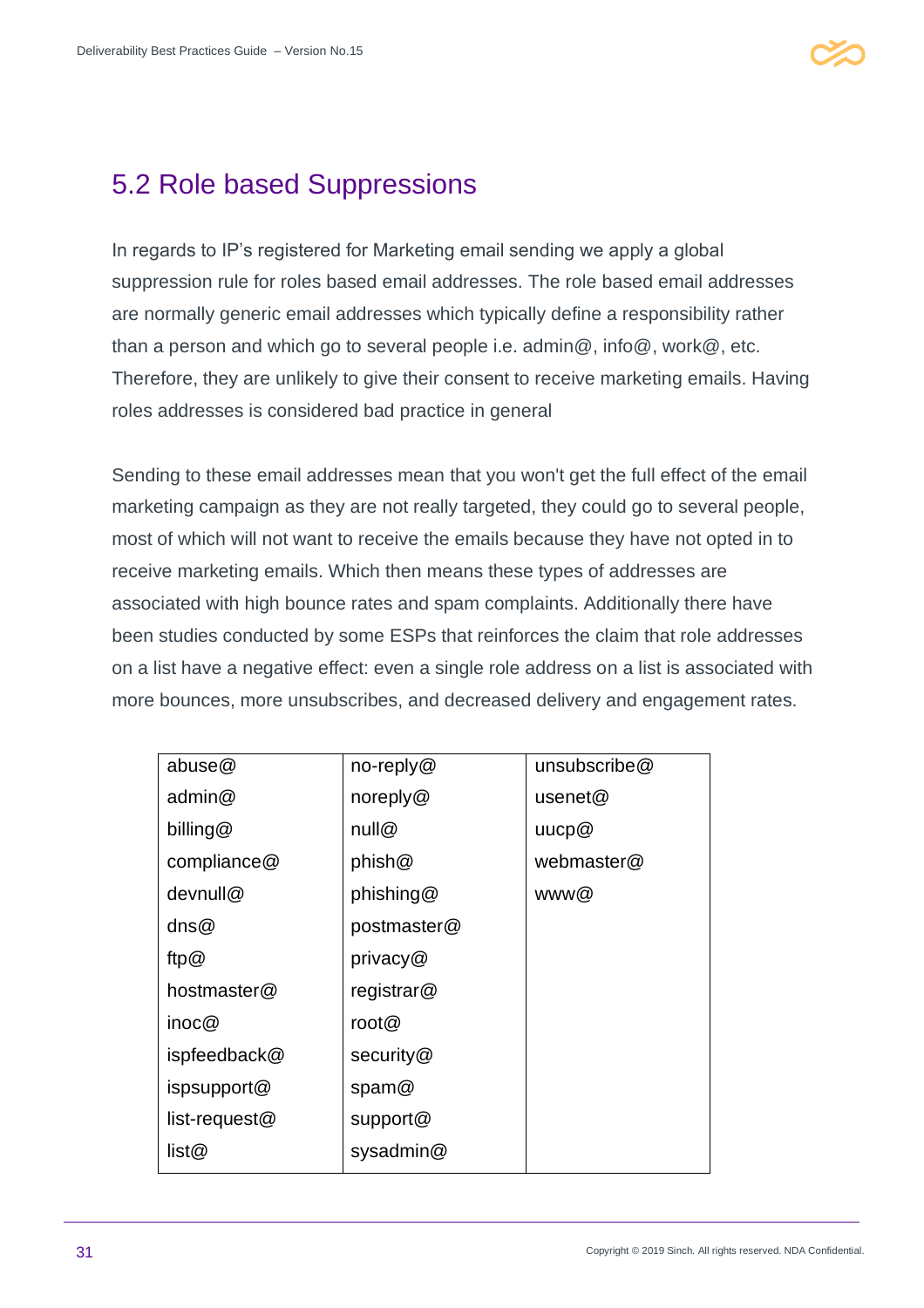

<span id="page-32-0"></span>

| maildaemon@ | tech@        |  |
|-------------|--------------|--|
| noc@        | undisclosed- |  |
|             | recipients@  |  |
|             |              |  |

*Table 6: List of roles based suppressions*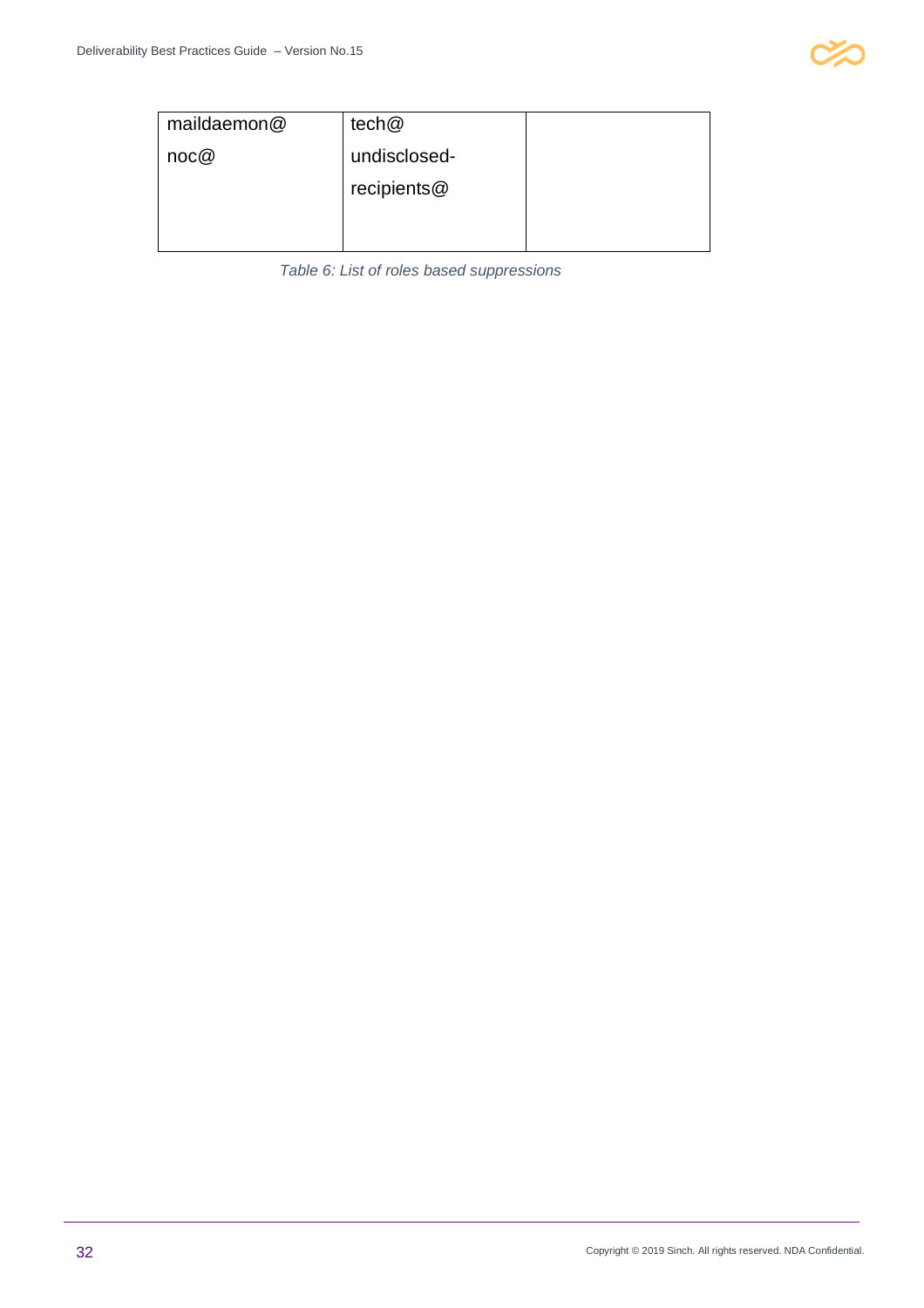

## <span id="page-33-0"></span>6 Appendix D – Retry Frequency

All soft bounces are retried in a 48 hour window

- The first two retries after 30 minutes.
- Thereafter one retry after every ~ 65 minutes.
- After 48 hours it ends with final status if there was no successful delivery possible.
- Total number of retries should be around 48 (including the final status)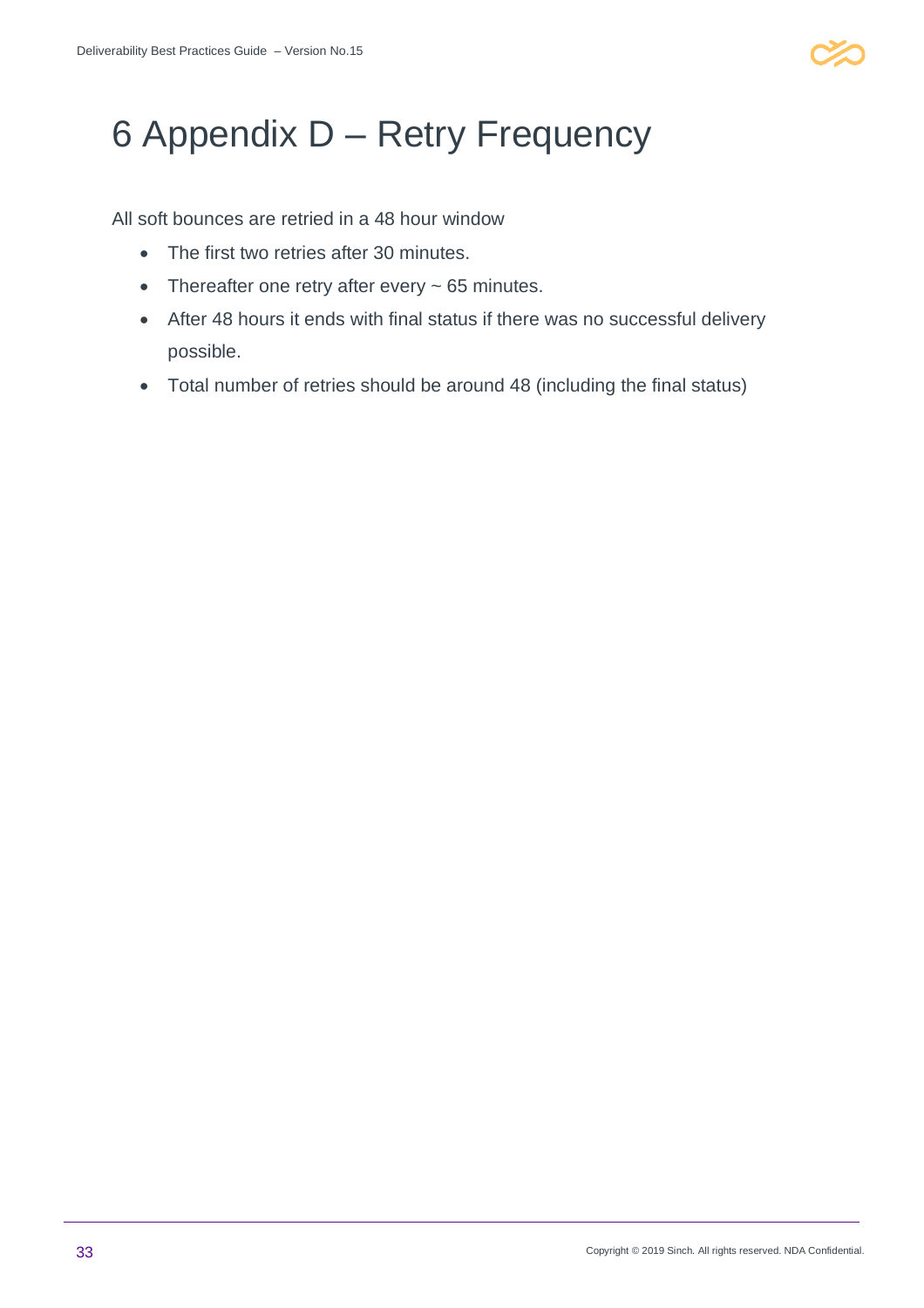

# <span id="page-34-0"></span>7 Appendix E – Marketing Vs. Transactional email

Marketing/Promotional e-mail

- Contains commercial content for a commercial purpose
- Promotes a brand/product/service
- Is sent to a large number of interested parties or customers
- Is campaign controlled
- Must comply with local laws

e.g. Advertising & sales campaigns, newsletter, shopping offers, discounts, product launches, 3rd party offers

Transactional e-mail

- One-to-one communication
- To individuals, not a large recipient list
- Event triggered, controlled by website or app
- Personal communication

e.g. Welcome mail, notification, reminder, confirmation, receipt, password change, request emails

\*When sending transactional mails, it must be clearly defined WHO is sending the message (e.g. orders@sinch.com). WHAT is the purpose of a message and WHY the message is sent

|             | Marketing/Promotional Mail  | <b>Transactional Mail</b>  |
|-------------|-----------------------------|----------------------------|
| Source      | Sent through a              | Automated generated by an  |
|             | campaign/marketing platform | event via an application / |
|             |                             | platform                   |
| Comply with | Yes                         | Yes                        |
| local laws  |                             |                            |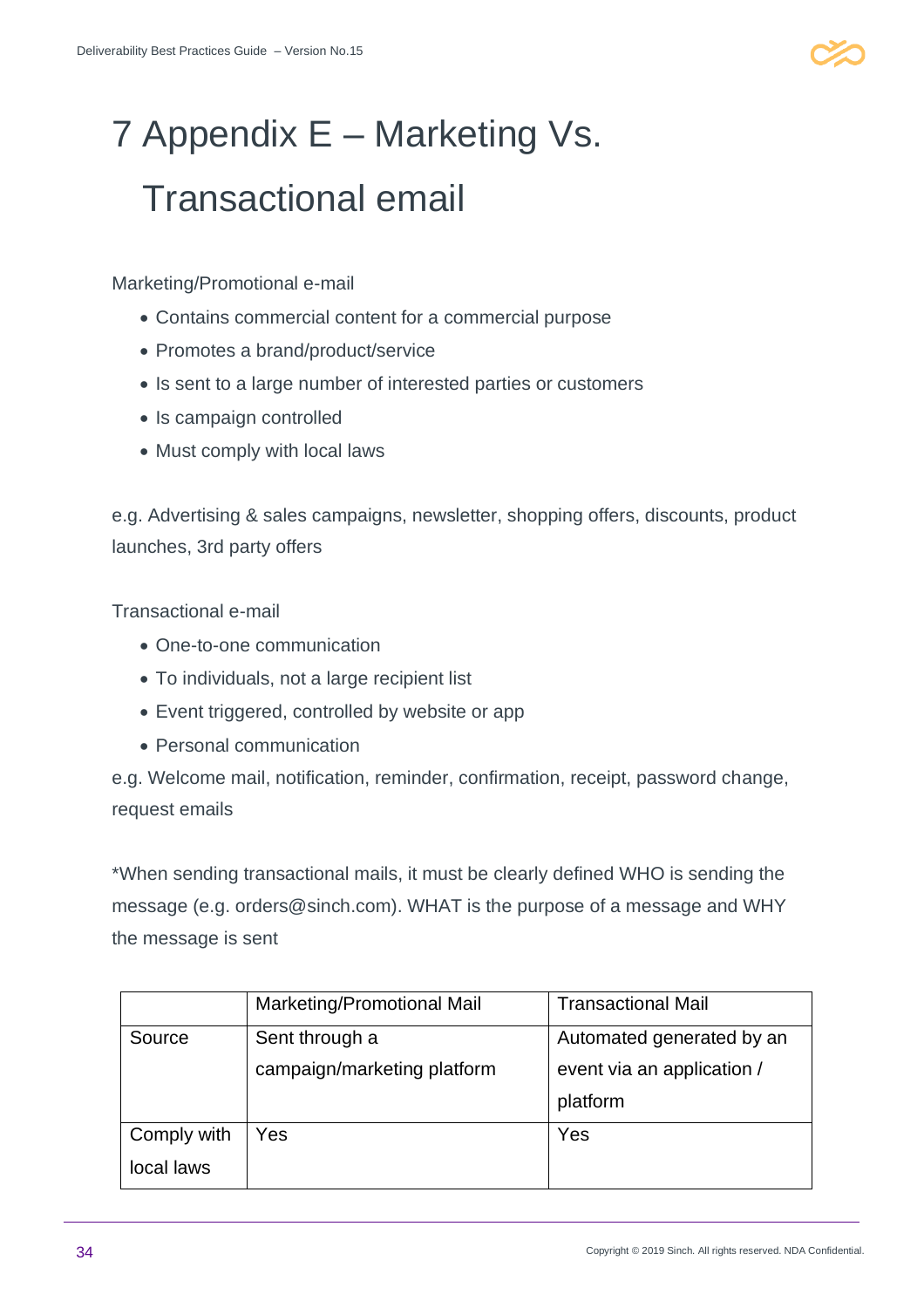

| E-Mail Type    | Coupons, advertising, info about     | Welcome mails, orders,         |
|----------------|--------------------------------------|--------------------------------|
|                | new products, newsletter, sales      | delivery notifications,        |
|                | campaigns, newsletter, shopping      | receipts, notifications,       |
|                | offers, discounts, product launches, | reminders, confirmations,      |
|                | daily deals, third party, offers     | password changes, request      |
|                |                                      | mails                          |
| Ratio          | One to many                          | Usually oone to one            |
| Sender list    | Sender list is generated through     | To individuals initiated by a  |
|                | opt-in. Unsubscribe for opt-out      | purchase, with agreement thru  |
|                | necessary Large list of recipients   | Eg. Delivery confirmation by   |
|                |                                      | email                          |
| Volume         | Large                                | Low                            |
| Unsubscribe    | Mandatory (CSA, local laws)          | Not mandatory (but look at     |
| link           | Details on unsubscribe in API        | local laws, often other way    |
|                | specification                        | to get out of communication    |
|                |                                      | like buttons etc. must be      |
|                |                                      | given or other way offered     |
|                |                                      | for communication)             |
| From           | Brand / product related              | Application type related       |
| <b>Address</b> |                                      |                                |
| Reply to       | This should be a real email          | Should be a real email         |
|                | contact. A 'no-reply' to address is  | contact because a reply        |
|                | not recommended for marketing        | from recipient is expected.    |
|                | emails                               | Trustful and responsible       |
|                |                                      | address absolutely             |
|                |                                      | necessary                      |
| IP & Domain    | IP's with focus on marketing use     | IP's with focus on transaction |
| Management     | case                                 | use case                       |
| Domain         | Use a separate domain for            | Use a separate domain for      |
| Management     | marketing emails so that you         | transactional emails so that   |
|                | don't mix your domain reputation     | you don't mix your domain      |
|                | with transactional emails.           | reputation with marketing      |
|                |                                      | emails.                        |
|                |                                      |                                |